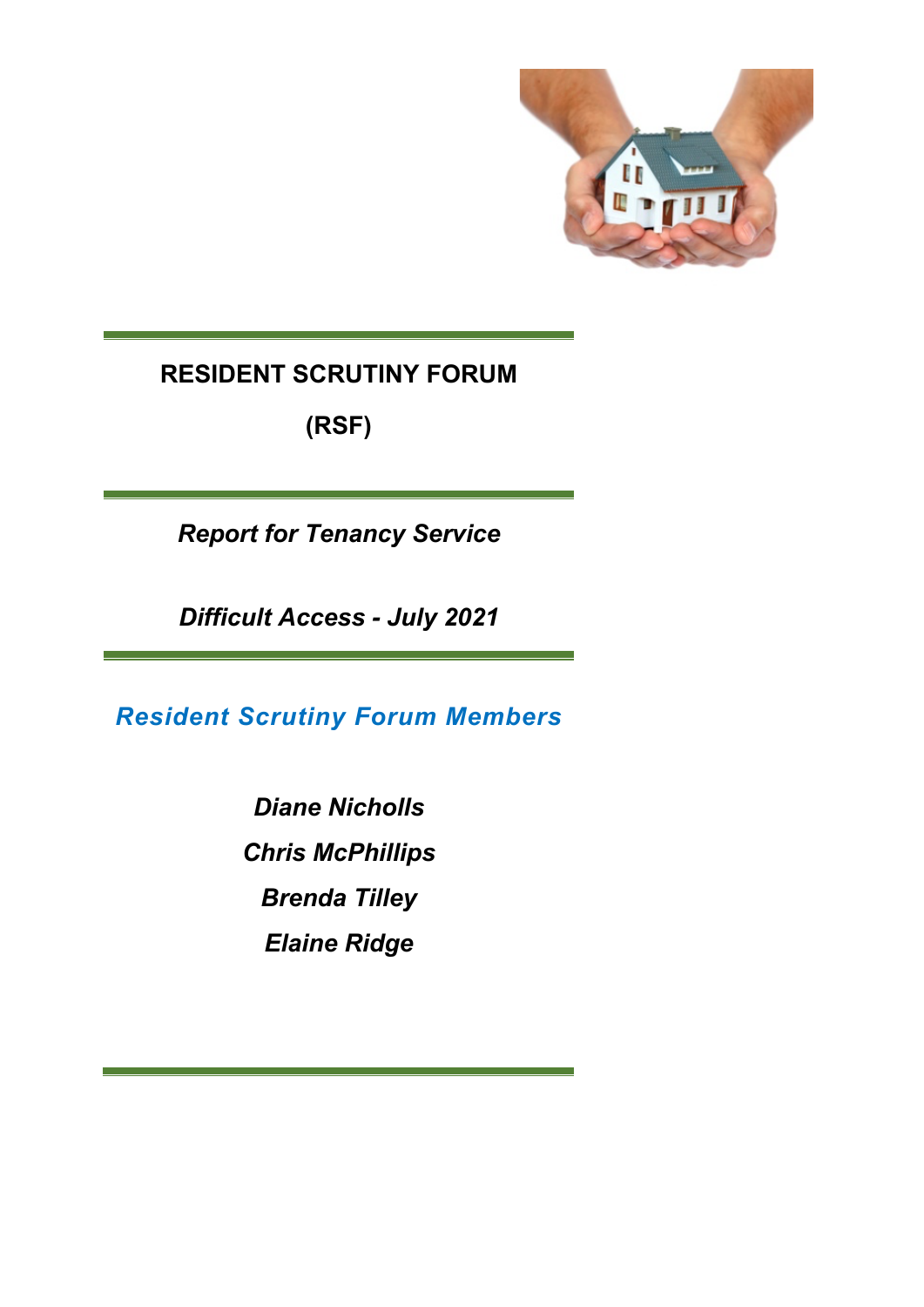# **CONTENTS**

| Contents                                              | Page | 2  |
|-------------------------------------------------------|------|----|
| Introduction                                          | Page | 3  |
| <b>Appendix Listings</b>                              | Page | 4  |
| Methodology                                           | Page | 5  |
| <b>Findings</b>                                       | Page | 6  |
| Recommendation's                                      | Page | 8  |
| Conclusions                                           | Page | 13 |
| <b>Tenancy Services Manager &amp; Report</b>          |      |    |
| <b>Drafted Date</b>                                   | Page | 14 |
| <b>RSF Chair</b>                                      |      |    |
| <b>Executive Management Team (EMT)</b><br>Signatories |      |    |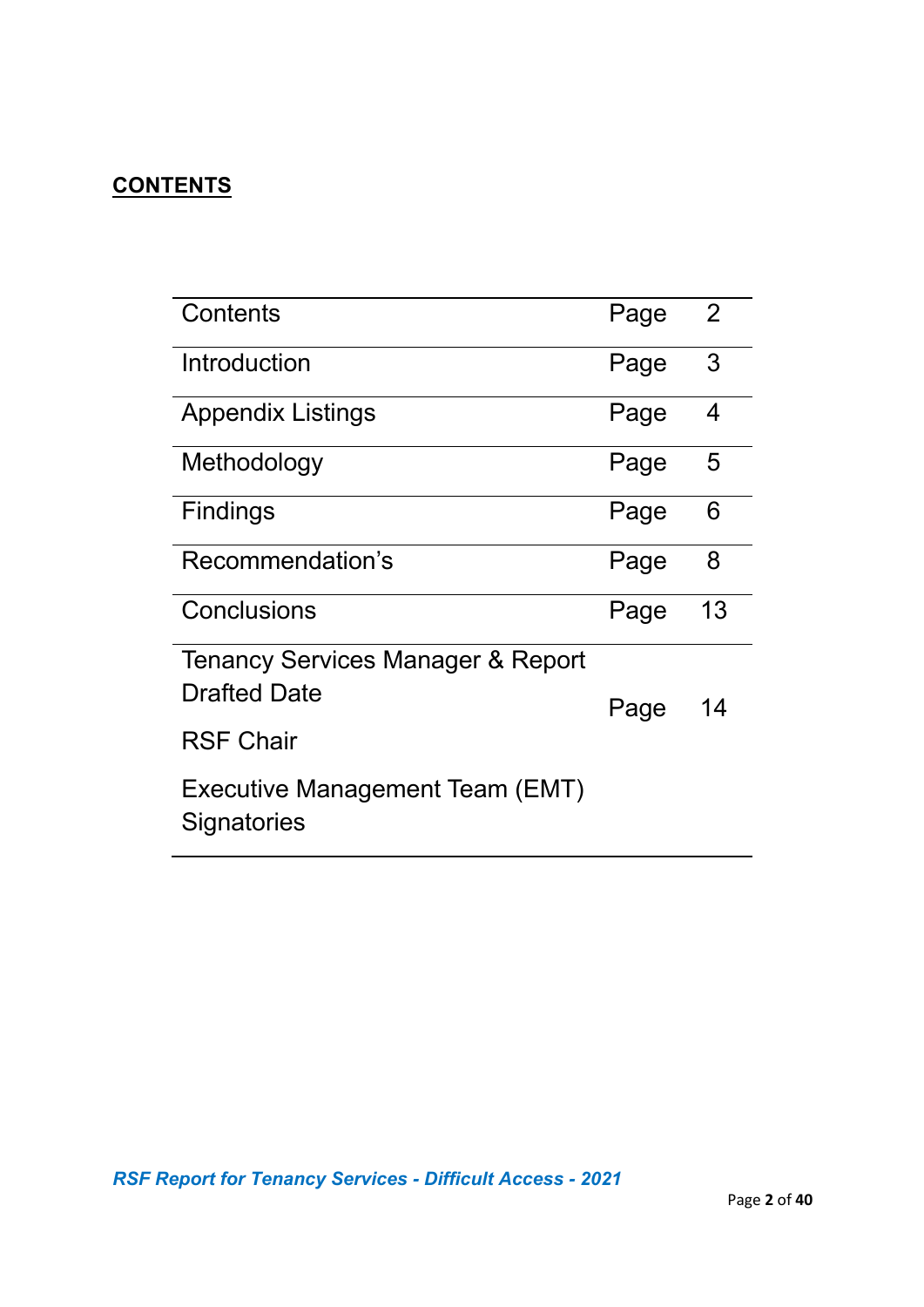### **INTRODUCTION**

The Resident Scrutiny Forum (RSF) have now started on the long job of Scrutinizing Tenancy Services, we decided to break Tenancy Services into smaller Departments this way we felt we could concentrate at one subject at a time.

We decided firstly to look at the issue of Difficult Access and the issues this may cause.

We have spoken to the Contractors which are used by South Essex Homes so we could understand any issues they find and how they deal with them.

Working alongside, Tenancy Services Teams to help resolve any issues found, and therefore, in the long run reducing the Departments time and the Financial Costs to South Essex Homes.

Unfortunately, we were unable to Benchmark at this time due to the COVID Restrictions.

We hope by reading this Report, our Recommendations will help to make the most of the Services provided.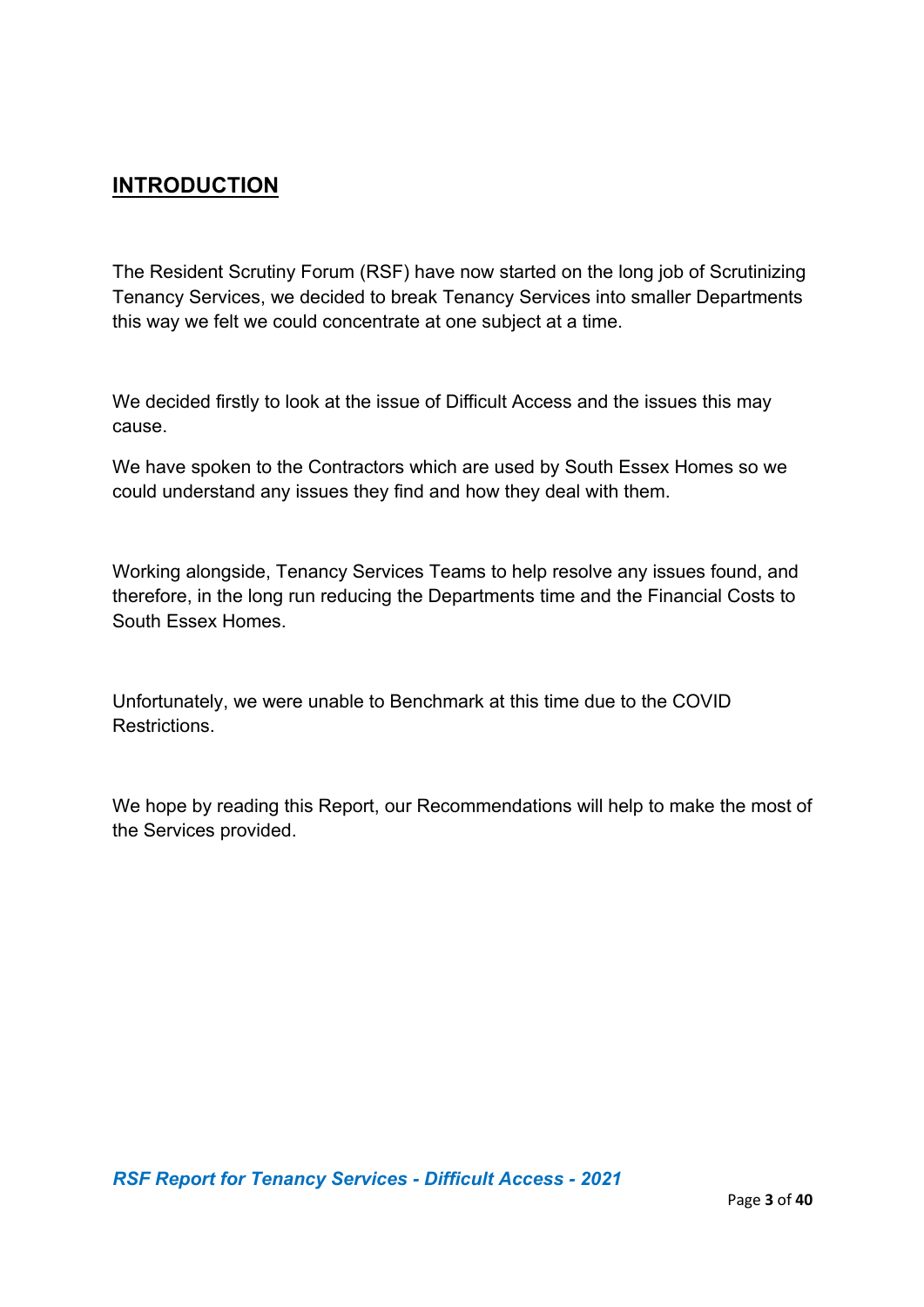# **APPENDIXES**

| 1. Tenancy Services Manager                              | Page 15 |
|----------------------------------------------------------|---------|
| 2. Aaron Services (Contractor)                           | Page 19 |
| 3. Senior Tenancy Services Officer                       | Page 22 |
| 4. Gas Servicing (Court Warrants)                        | Page 25 |
| 5. Re-Gen (M & E Services) Contractors                   | Page 27 |
| 6. Contracts Manager & Project Surveyor<br>(Contractors) | Page 29 |
| 7. Assistant Director Operations (Property)              | Page 30 |
| 8. Morgan Sindell (Contractors)                          | Page 32 |
| 9. Fire Safety - Doors and Windows                       | Page 34 |
| 10. Leaseholders                                         | Page 37 |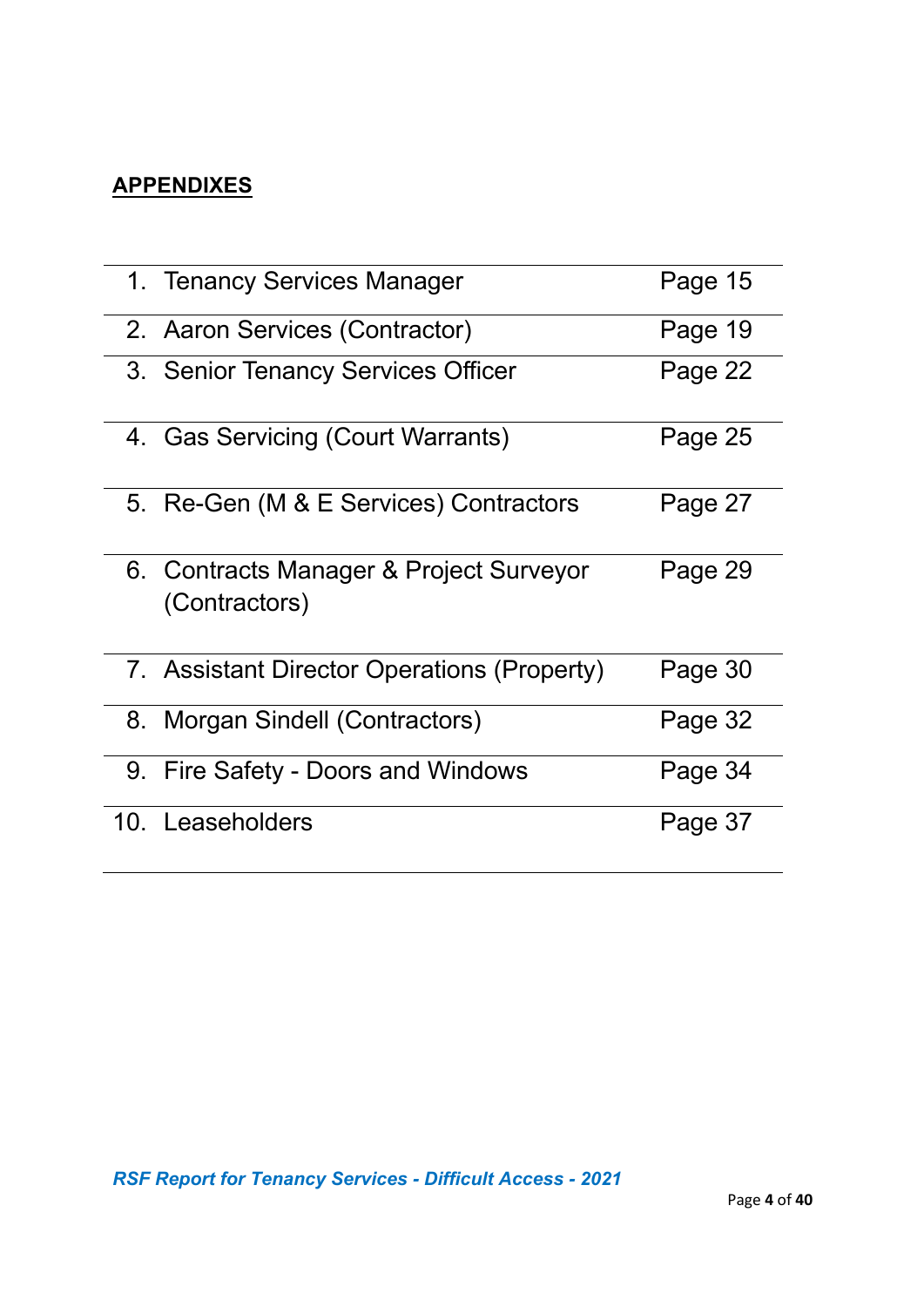### **METHODOLOGY**

The Resident Scrutiny Forum (RSF) undertook the following Activities to enable its investigation into the issues around Difficult Access.

The RSF will conduct ZOOM meetings with Top Management from Tenancy Services of South Essex Homes.

Questions and Answers were sought and answered by:

Paul Davey Tenancy Services Manager - Appendix 1 Nicola Powell Tenancy Services Assistant - Appendix 3 Nadine Gould Anti-social Behaviour - Appendix 4 Lloyd Williams Contracts Manager and Project Surveyor - Appendix 6 Kevin Hazelwood Assistant Director Operations (Property) - Appendix 7 Ashley Seymour Fire Safety Doors/Windows - Appendix 9 Jan Tate Leaseholders - Appendix 10

The RSF also held ZOOM meetings with Contractors for SEH.

Westley Wallis Aaron Services - Appendix 2 Sam Lake Re-Gen Rewiring Contractor - Appendix 5 Ade Onileyan Morgan Sindell - Appendix 8 The RSF would also like to see any Correspondence which is sent out to Residents for the process from booking the First Appointment and for any other Corresponding Letters for any Difficult Assess.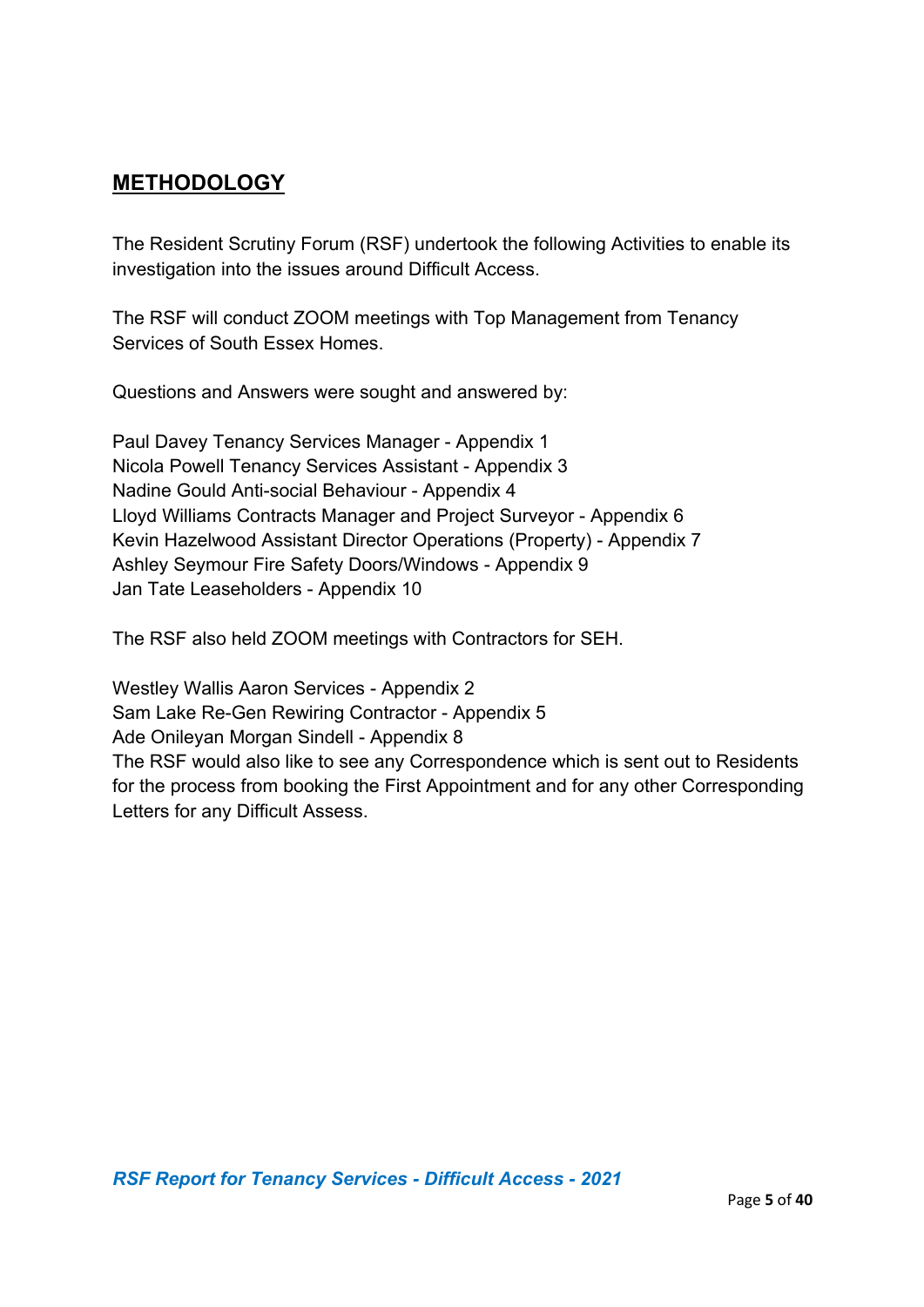### **FINDINGS**

The RSF held various ZOOM meeting with Senior Management from Tenancy Services to gain insight of the Procedures which are taken to deal with Difficult Access.

First letters received from Aaron Services which showed **Letter 1 sent to Residents to say that their Gas Safety Check is due.** 

It gives a provisional Appointment which Residents can change if not convenient.

If Aaron have the Residents contact email address or phone number then they either send an email or a text message to the Resident as a reminder if an appointment has been made.

If Aaron does not hear back within 7-14 Days, then Letter 2 will follow.

**Letter 2** is worded a bit Firmer, expressing the importance of this to be completed by Law every year.

If still no response within the time frame it will then be passed back to SEH who will then send **Letter 3**.

If again no response from Resident **Letter 4** is posted by hand by the Tenancy Officer explaining that Court Action will be taken to Gain Access to carry out the works.

RSF were advised that Aaron has a 74- Day window to complete a Gas Service in a property.

Maybe this is far too long to complete. Maybe just Letter 2 is needed from Aaron and if no response then passed back to SEH to deal with?

Gas Service Checks, are of vital important, and this is Recommended by Law to undertake these checks, so maybe this needs to be put in Bold Letters on the Tenancy Agreement.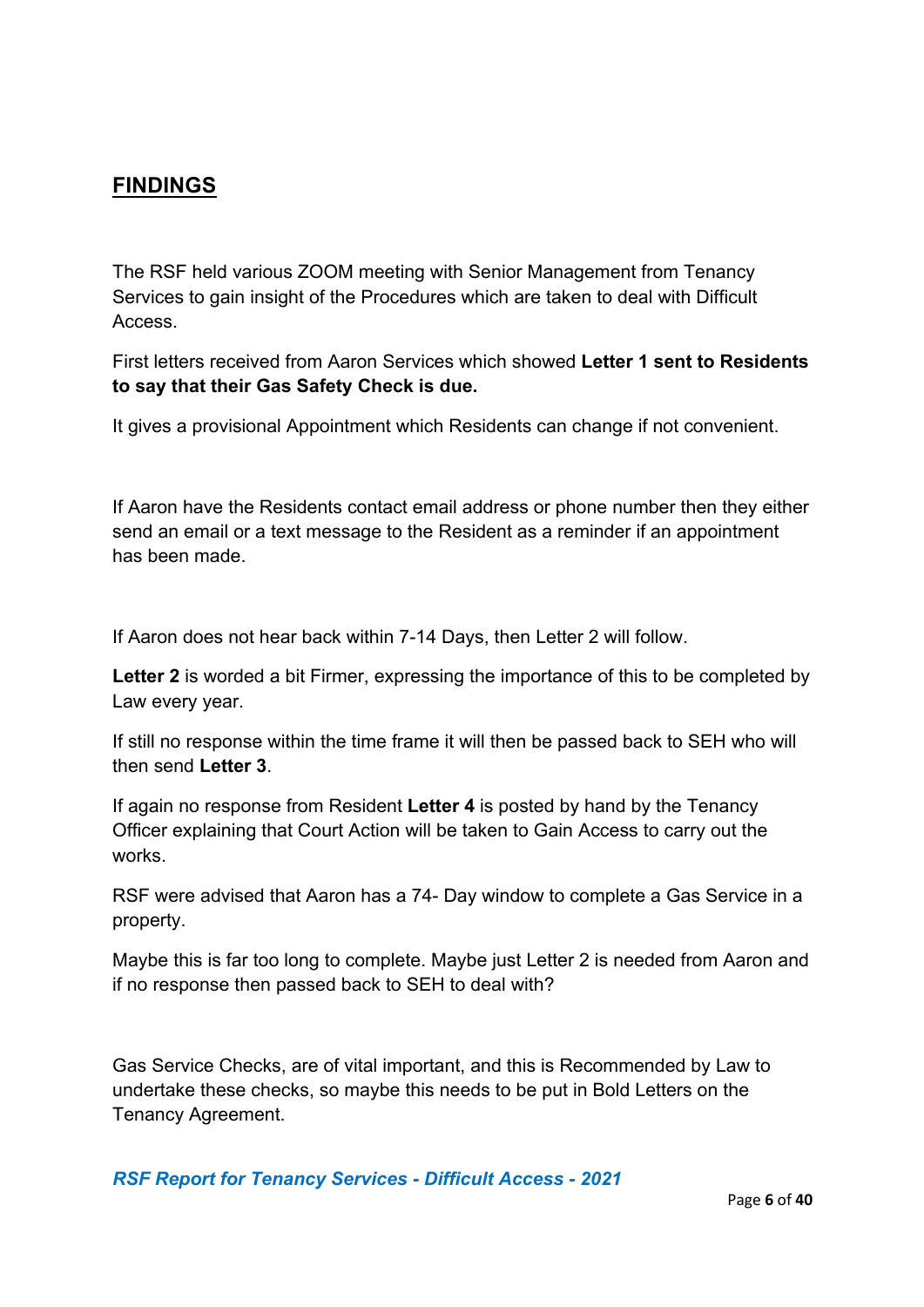It is the same for any other works to be carried out, maybe a tougher approach is needed by SEH as the Gas and Electrics which are two of the vital 'BIG SIX' Tools to any Property and Safety is of the Utmost of Importance.

Maintenance Team Leader also explained the difficulty they have, is that Fire Safety does not have Legal Power options.

This area should have Legal Power Options as Fire and Safety is of the Utmost Importance to Save Lives.

RSF were also advised that, NON-ACCESS on Fire Safety has had setbacks during the Lockdown and the figures have reduced from 180 non-accesses to 11 nonaccesses.

The remaining 11 non-access are still on-going after TWO YEARS.

#### WHY HAS THIS TAKEN SO LONG?

These Properties are now in the hands of Tenancy Services in order for South Essex Homes to obtain a Court Order to gain access.

THIS SHOULD HAVE BEEN DEALT WITH WITHIN THE TIME STRUCTURE.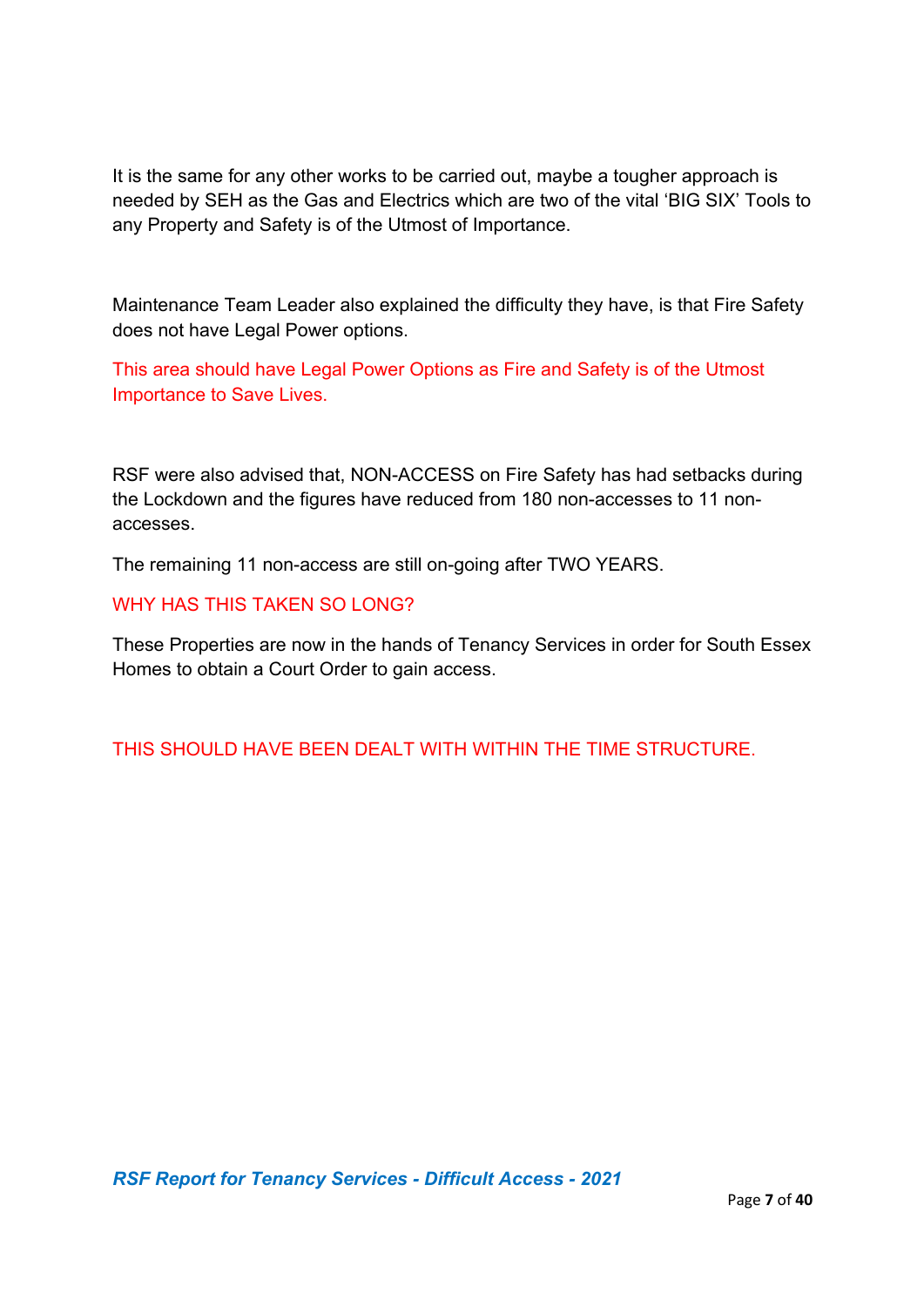# **RECOMMENDATIONS**

| <b>ISSUES</b>                       | <b>RECCOMENDATIONS</b>                                                                                                                                                 | <b>SOUTH ESSEX HOMES</b><br><b>Response/Actions/Comments</b>                                                                                                                                                                                                                                                                                                                       | <b>TMESCALE</b><br><b>DEADLINE</b>                                                                                                                  | <b>RESPONSIBLE</b>  |
|-------------------------------------|------------------------------------------------------------------------------------------------------------------------------------------------------------------------|------------------------------------------------------------------------------------------------------------------------------------------------------------------------------------------------------------------------------------------------------------------------------------------------------------------------------------------------------------------------------------|-----------------------------------------------------------------------------------------------------------------------------------------------------|---------------------|
| <b>New</b><br>Tenancy<br>Agreements | Gas and Re-wiring<br>Services are<br>Recommended by LAW<br>to undertake these<br>checks. Therefore, this<br>needs to be in Bold<br>Letters in the Tenancy<br>Agreement | Revised tenancy conditions to<br>include that SBC/SEH agents<br>will force entry to undertake<br>activities which we consider<br>necessary health and safety<br>work, such as gas servicing,<br>fire door servicing, electrical<br>testing (list not exhaustive). To<br>check with Legal at time of<br>revising TCs that this clause<br>can be included as 'fair'<br>contract term | Commence<br>Process Jan<br>2022<br>$(6$ -month<br>process due to<br>formal process<br>- notice of<br>variation,<br>tenants right to<br>respond etc) | <b>Nicky Powell</b> |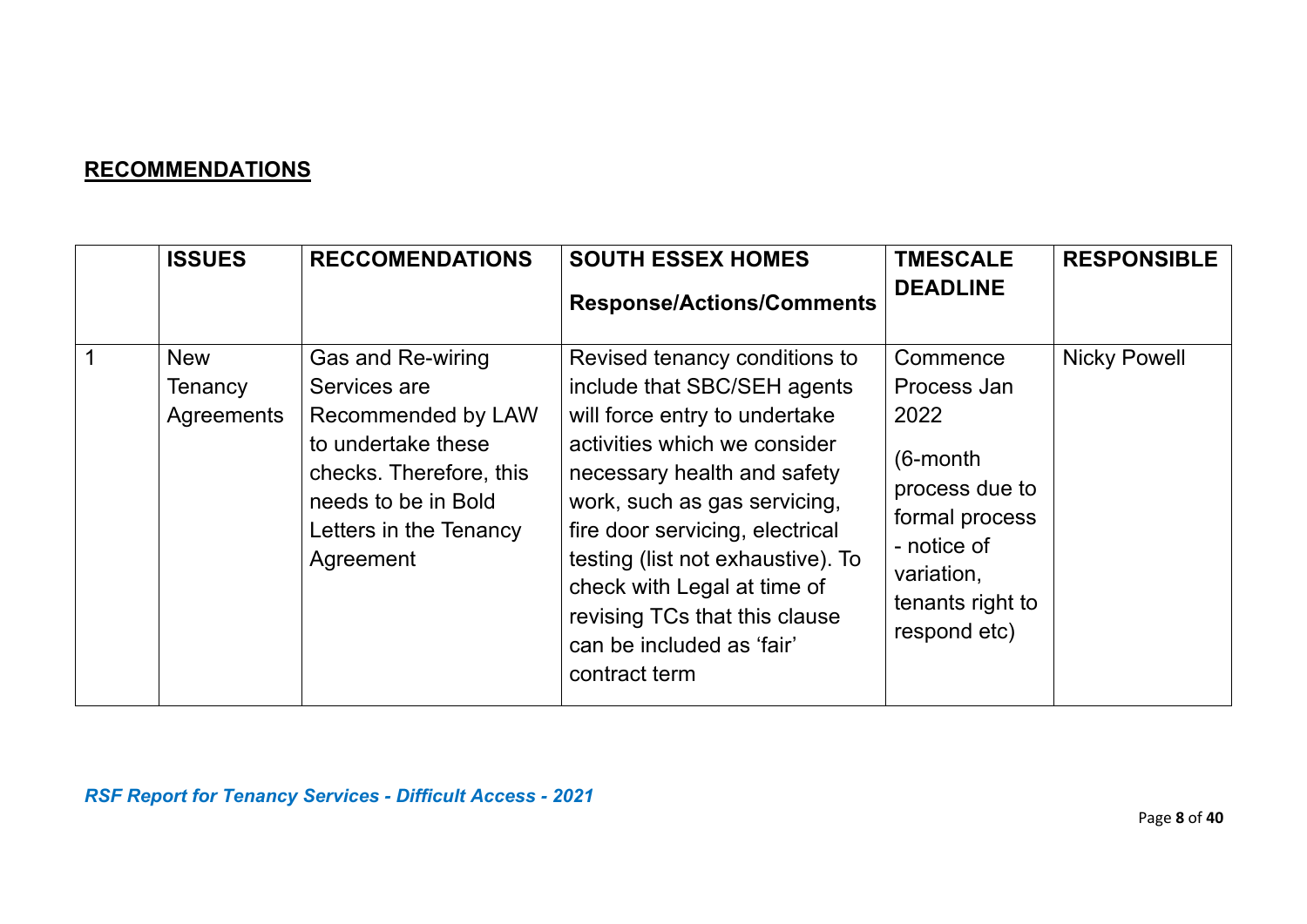| Long-term | Residents need to be   | See above. Required to consult | See above | <b>Nicky Powell</b> |
|-----------|------------------------|--------------------------------|-----------|---------------------|
| Tenancies | updated of the changes | with existing tenants and      |           |                     |
|           | made to the Tenancy    | specify changes so this would  |           |                     |
|           | Agreement              | be very clear.                 |           |                     |
|           |                        |                                |           |                     |

|   | <b>ISSUES</b>                                             | <b>RECCOMENDATIONS</b>                                                                                                                               | <b>SOUTH ESSEX HOMES</b>                                                                                                                                                                                                                                                                                    | <b>TMESCALE</b> | <b>RESPONSIBLE</b>                              |
|---|-----------------------------------------------------------|------------------------------------------------------------------------------------------------------------------------------------------------------|-------------------------------------------------------------------------------------------------------------------------------------------------------------------------------------------------------------------------------------------------------------------------------------------------------------|-----------------|-------------------------------------------------|
|   |                                                           |                                                                                                                                                      | <b>Response/Actions/Comments</b>                                                                                                                                                                                                                                                                            | <b>DEADLINE</b> |                                                 |
| 3 | <b>Aaron Services</b><br>Correspondence<br>with Residents | Letter 1 should be<br>omitted and Letter 2<br>become the first port of<br>correspondence as it is<br>worded firmer and it<br>gains a faster response | Not possible to reduce the<br>number of letters sent by<br>Aarons (contractual – plus SEH<br>concerned that far more cases<br>would be referred to us for<br>assistance with access if<br>Aarons only made one contact<br>attempt) Suggest Aarons letter<br>wording revised.<br>SEH will develop process to | November 21     | <b>Aaron Services</b><br>$-$ Westley<br>Wallace |
|   |                                                           |                                                                                                                                                      | target residents who are<br>'persistent offenders' and have                                                                                                                                                                                                                                                 | December 21     | <b>Nicky</b>                                    |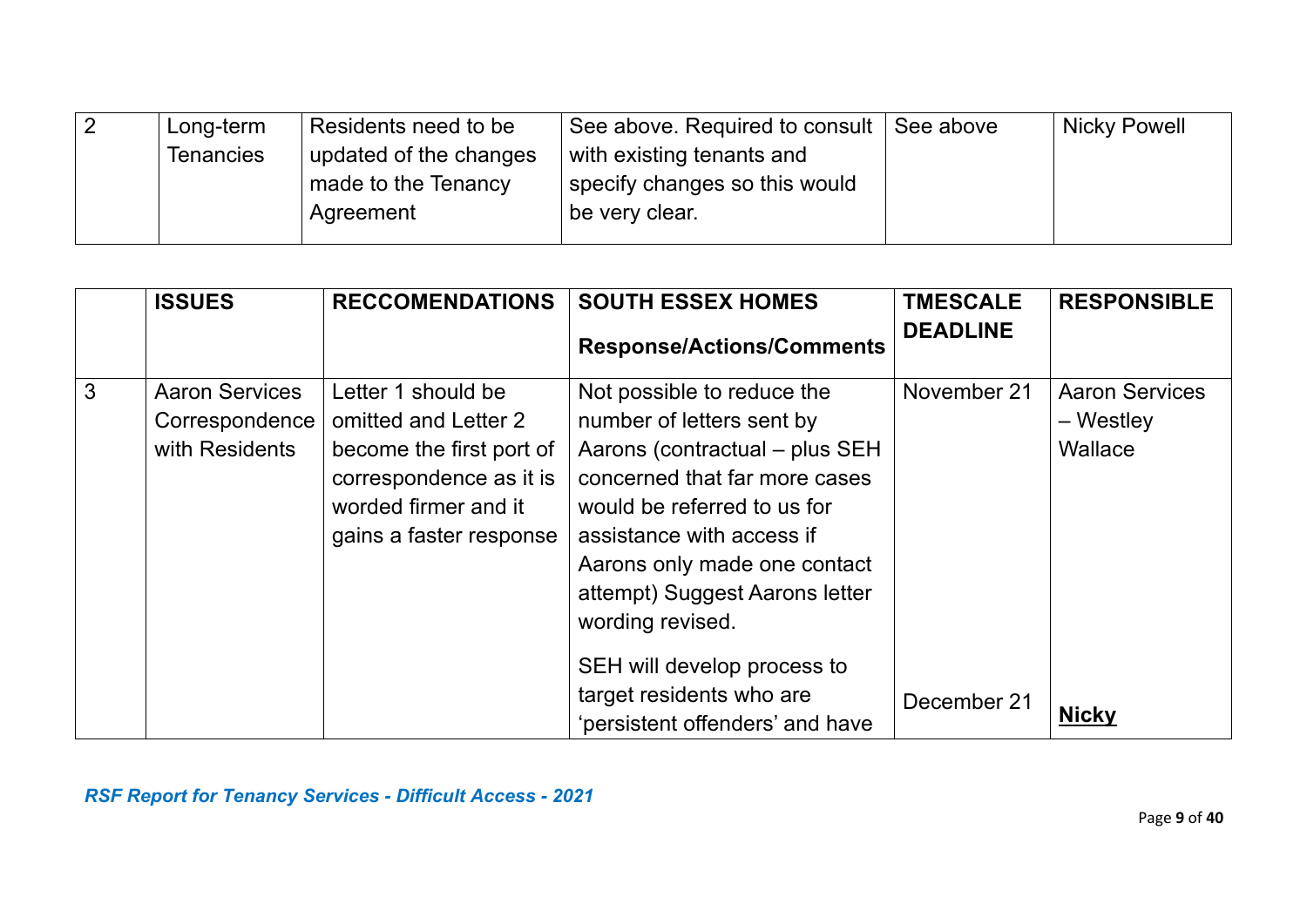|                |                                                                                                                      |                                                                                                                                                             | required warrant for 3 out of the<br>last five years.                                                                                                                                                                                                                                                                            |            | <b>Powell/Paul</b><br><b>Davey</b>        |
|----------------|----------------------------------------------------------------------------------------------------------------------|-------------------------------------------------------------------------------------------------------------------------------------------------------------|----------------------------------------------------------------------------------------------------------------------------------------------------------------------------------------------------------------------------------------------------------------------------------------------------------------------------------|------------|-------------------------------------------|
| $\overline{4}$ | Make the most<br>of opportunities<br>to gain access<br>(coordinate any<br>outstanding<br>health and<br>safety works) | Use gas warrant<br>process to do any other<br>urgent work such as<br>electrical testing,<br>window restrictors and<br>fire door service at the<br>same time | Have started to do this by<br>linking in Fire Door Tech Team<br>in to gas warrant process for<br>hard to access door services.<br>Agree need to do this more.<br>Difficult access temp post to be<br>appointed to draw this together<br>between all teams who need<br>access for various health and<br>safety/urgent activities. | tbc        | Paul Davey                                |
| 5              | <b>Gas Service</b><br>time scale                                                                                     | 74 - day window for<br>Gas Service in a<br>property is far too long                                                                                         | This allows two attempts to be<br>made and the difficult access<br>process to be implemented<br>should access be denied by the<br>tenant. The MOT system does<br>mean that no time is 'lost' on                                                                                                                                  | <u>n/a</u> | Aaron Service -<br><b>Westley Wallace</b> |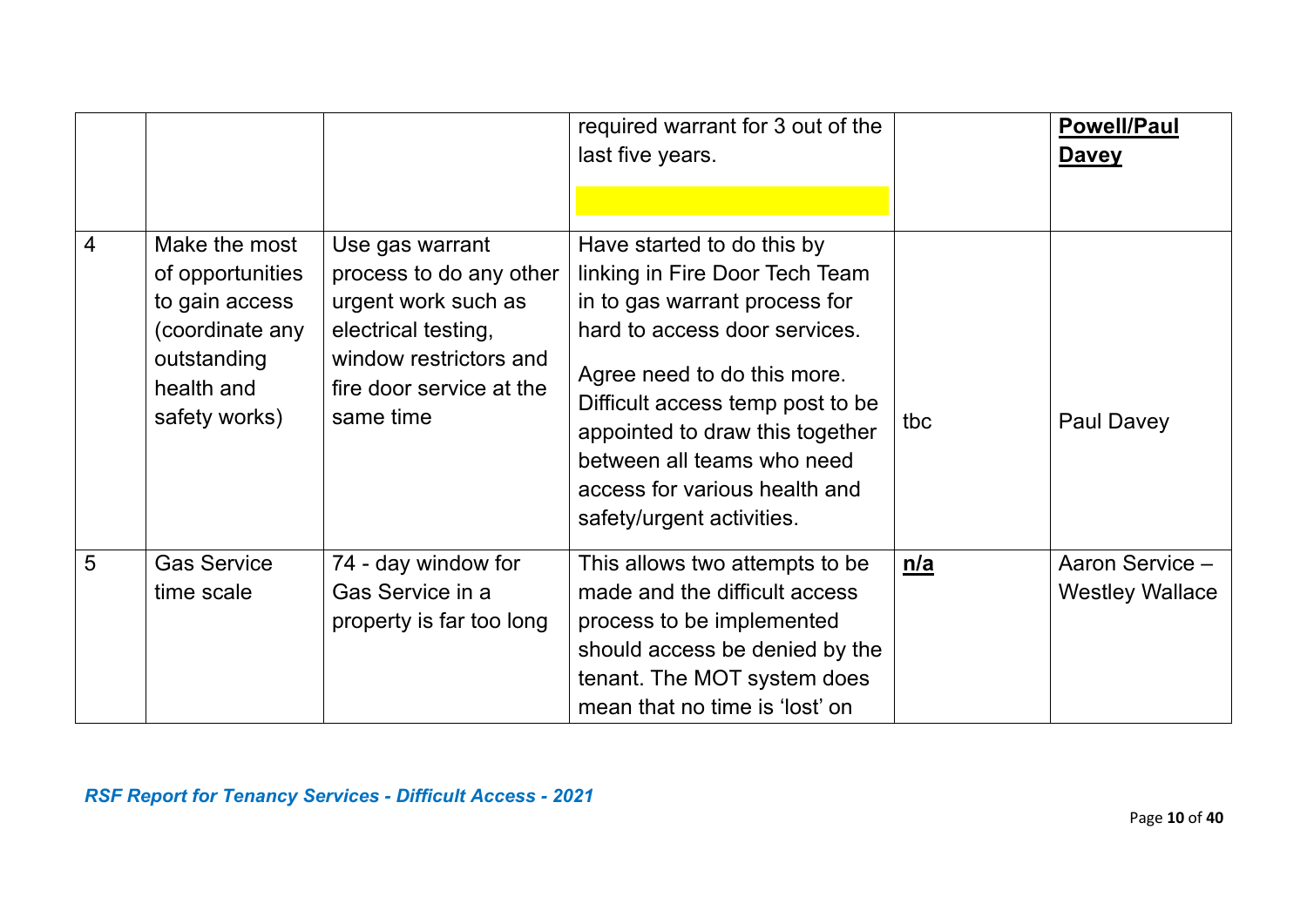|   |                         |                                                                                                                                                     | CP1 certificate though                                                                                                       |                                    |
|---|-------------------------|-----------------------------------------------------------------------------------------------------------------------------------------------------|------------------------------------------------------------------------------------------------------------------------------|------------------------------------|
| 6 | <b>Difficult Access</b> | For any other works to<br>be carried out maybe a<br>tougher approach is<br>needed by South<br>Essex Homes as<br>Safety is of the Most<br>Importance | Publicise cases where we've<br>had to get injunctions.<br>Also see Recommendation 1<br>and actions re tenancy<br>conditions. | Comms Team<br>(lead Simon<br>Putt) |

| <b>ISSUES</b>     | <b>RECCOMENDATIONS</b>              | <b>SOUTH ESSEX HOMES</b>                                          | <b>TMESCALE</b> | <b>RESPONSIBLE</b>  |
|-------------------|-------------------------------------|-------------------------------------------------------------------|-----------------|---------------------|
|                   |                                     | <b>Response/Actions/Comments</b>                                  | <b>DEADLINE</b> |                     |
| <b>Gas Safety</b> | Works outstanding:                  | Unfortunately, there are no                                       |                 | <b>Tenancy Team</b> |
| <b>Checks</b>     | Doors and Windows                   | quick legal options other than                                    |                 | (Nicky Powell)      |
|                   | <b>Fire Safety Check</b>            | warrant process through                                           |                 |                     |
|                   | because of non-                     | magistrate's court which is                                       |                 |                     |
|                   | access. This area                   | available for gas certification.                                  |                 |                     |
|                   | should have LEGAL<br>POWER OPTIONS. | We are processing injunctions<br>for Door Servicing refusals that |                 |                     |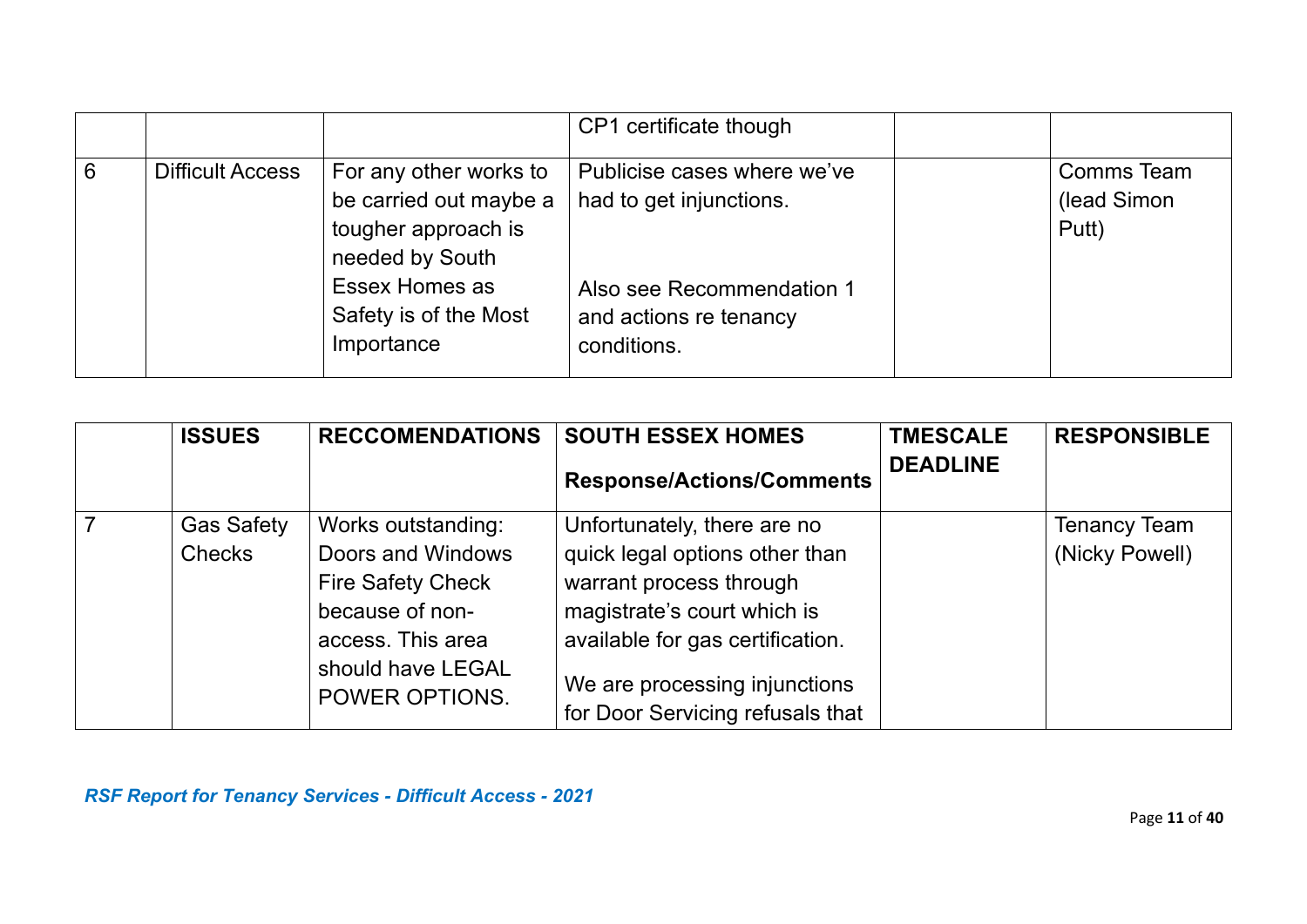| Works outstanding for<br>two years, on Fire<br>Safety are NOT<br>acceptable under any<br>circumstances. This<br><b>SHOULD HAVE BEEN</b><br>dealt with within the<br>time structure. | have been outstanding for two<br>years plus, however in the<br>majority of cases, referred to<br>tenancy, tenants are allowing<br>access before papers for<br>proceedings submitted to court.<br>Access is monitored at monthly<br><b>EMT Ops meeting.</b><br>Gas servicing specifically<br>monitored by ADs of Property<br>and Housing Services (monthly<br>meeting) | <b>EMT</b><br>Sarah Lander<br>and Kevin<br>Hazlewood |
|-------------------------------------------------------------------------------------------------------------------------------------------------------------------------------------|-----------------------------------------------------------------------------------------------------------------------------------------------------------------------------------------------------------------------------------------------------------------------------------------------------------------------------------------------------------------------|------------------------------------------------------|
|-------------------------------------------------------------------------------------------------------------------------------------------------------------------------------------|-----------------------------------------------------------------------------------------------------------------------------------------------------------------------------------------------------------------------------------------------------------------------------------------------------------------------------------------------------------------------|------------------------------------------------------|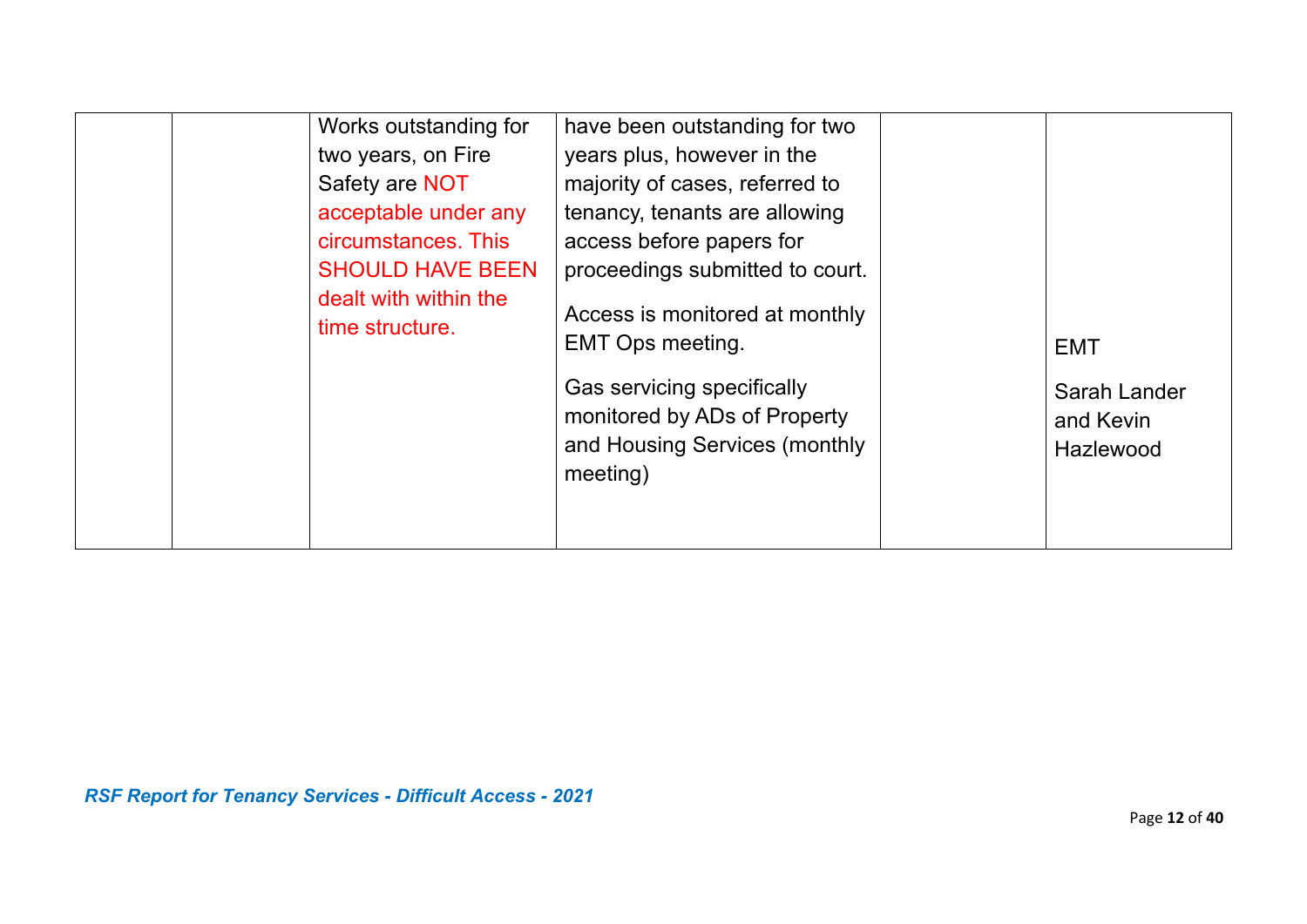#### **CONCLUSIONS**

It was recognized that doing a Report on Tenancy Services would be a mammoth task as it would cover so many areas within the Tenancy Sections.

With this in mind we, The RSF, decided to undertake Difficult Access as our first Report in a series of Reports within the Tenancy Services umbrella.

With this Report now completed we would like to acknowledge the People who have helped us make this possible and in the making of this Document have made a difficult process seem almost effortless in its completion.

Having conducted all our interviews via ZOOM we would like to thank all the various Heads of Departments and others of various Grades within the different Companies such as:

Paul Davey – Tenancy services Manager

Westley Wallace – Aaron Services

Nicola Powell – Tenancy Services Assistant

Nadine Gould – ASB Manager

Sam Lake – Re-Gen Re-wiring Contractor – Advised correspondence would follow but none received

Lloyd Williams – Property Services Project Surveyor

Kevin Hazelwood – Assistant Director Operations (Property)

Ade Onileyan - Morgan Sindell - Advised correspondence would follow but none received

Ashley Seymour – Maintenance Team Leader Estate Services

Jan Tate – Leaseholders

#### **RSF next Report will cover – Successions - Deceased Tenants**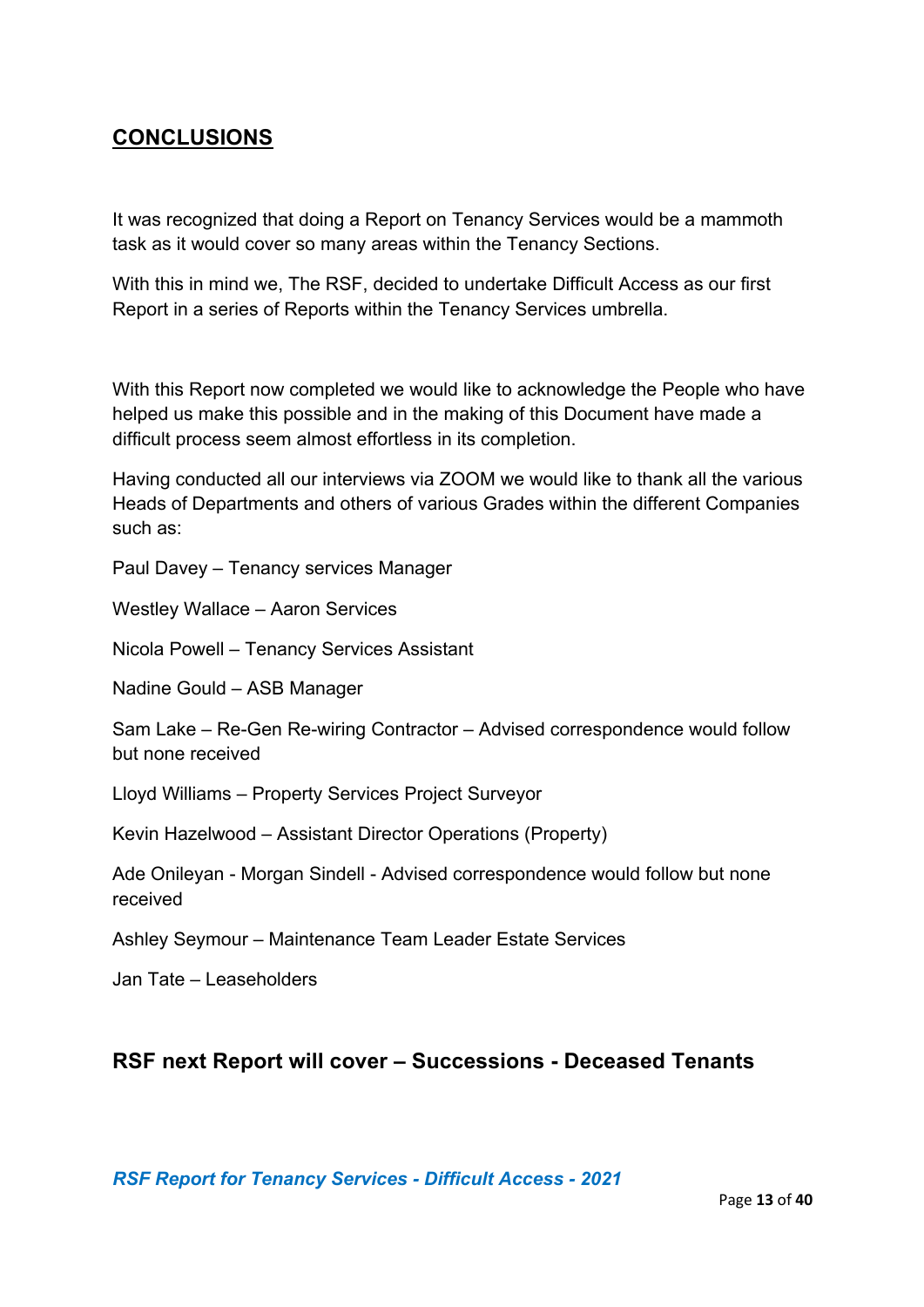### **TENANCY SERVICES MANAGER**

Paul Davey

Date Report Drafted: JULY 2021

Date Report Agreed: COCTOBER 2021

### **EXECUTIVE MANAGEMENT TEAM**

Mike Gatrell, Mario Ambrose, Beverley Gallacher, Sarah Lander

## Signature**:** *Diane Nicholls* Date: *19th July 2021*

Diane Nicholls – Resident Scrutiny Forum Chair

| Signature                                              | Date |
|--------------------------------------------------------|------|
| Mike Gatrell - Chief Executive - South Essex Homes     |      |
| Signature                                              | Date |
| Mario Ambrose – Executive Director - South Essex Homes |      |
|                                                        |      |
| Signature                                              | Date |
|                                                        |      |
| Signature                                              | Date |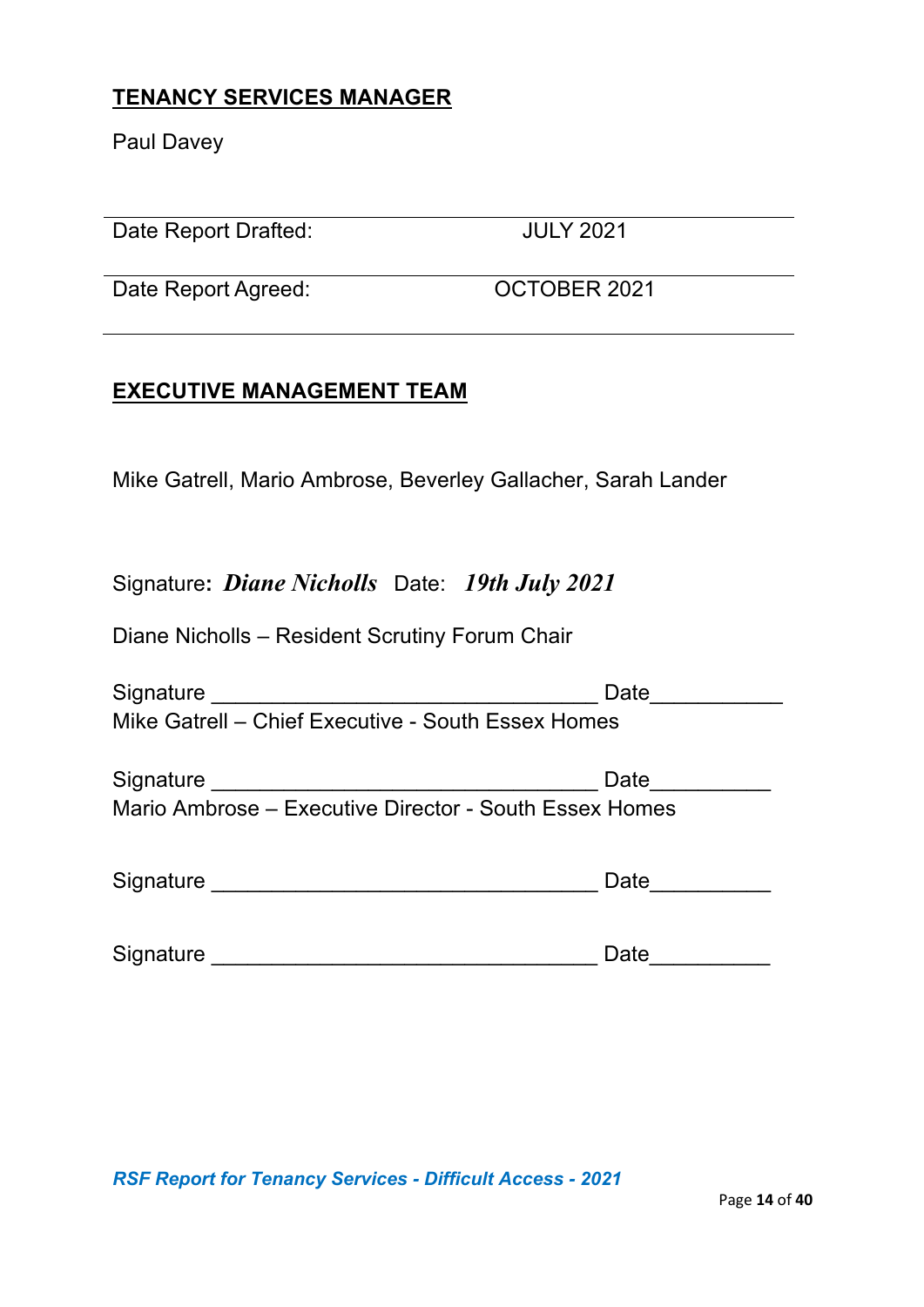# **APPENDIX 1**

#### **Interview with:**

#### **Paul Davey**

Tenancy Services Manager Tenancy Services Team South Essex Homes

In February 2021, we conducted a ZOOM meeting with Paul and he gave us details of his role as Tenancy Services Department Manager. His Tenancy Officers cover areas including:

- New Sign-up
- Breaches of Tenancy
- Deceased Tenants
- Successions & Assignments
- 9 Month Visits
- Fraud
- Anti-social Behaviour
- Mutual Exchanges
- Terminations of Tenancies
- Breaches of Tenancy
- Tenants Rent Accounts
- Safe Guarding
- Estate Walkabouts
- Raising repairs
- Tenancy Audits
- General Enquiries through Call Centre
- Re-housing from Verifying Shortlists up to and including Sign-ups, completing Core Log forms
- Letters for Gas Safety Inspections, visit properties, Apply for Warrants and compile witness statements
- Monitor Homeswapper for Mutual exchanges
- Create Anti-social Behaviour Cases, Risk assessments
- Manage Garage lettings and finances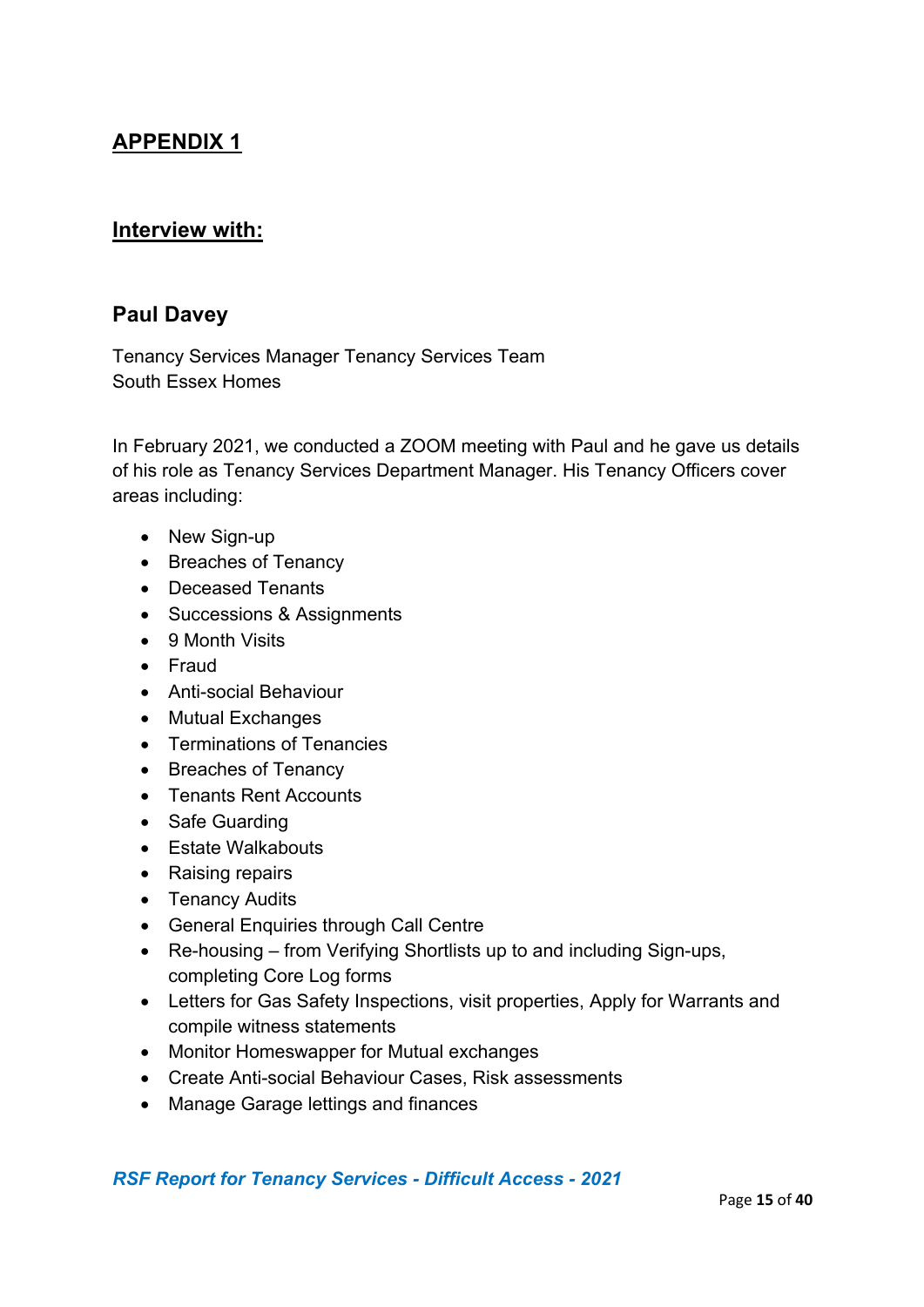- Carry out all Post arrangements and scanning on to CIVCA including Assigning an officer
- Voids work with Contractors ensuring properties meet standards in a timely manner
- Collate all paperwork e.g., Gas & Electric Certificates and Energy Performance Certificate (EPC)
- Work with Energy Suppliers to ensure Power is supplied to property
- Non-Access
- Non-Compliance
- Electrical wiring or re-wiring works
- Accessing properties with absent tenants in cases of flooding damage
- Complying with Housing Act 2004 & Health & Safety for Councils (HSC) Health & Safety Executive (HSE) Guidelines

We advised Paul that it had been suggested we look at all areas of 'Difficult Access' within Tenancy Services, Paul agreed. He and Sarah Lander were in discussions on re-assessing this area due to the time it takes to deal with the issues and the large number of resources used to cover the multitude of areas.

Paul and Sarah had discussed whether, Resident Scrutiny Forum panel would agree to come on board with them to work through and implement ways of covering these. Paul also stated that the RSF panel could work alongside the work being carried out through the Government New White Paper, where it states that some Health & Safety checks should be undertaken more frequently.

New Fire Safety guidelines coming in with the White Paper and the checks undertaken, which is one per year but it may go to two a year and if that the case it would majorly increase the amount of work, we will have to do.

Non-Access and Non-Compliance needs to be looked at in a more resource specialist way, for example for our Gas Services access we use the Environmental Act and the Housing Act 2004 to allow us to get a Warrant to gain access. We can't use that for every type of gaining access, it is only the criteria of a Gas Service that it can be used for.

These changes will change needs to access going forward are; Fire Safety, Asbestos Surveys, Electrical Testing, Rewiring Work – this comes under Planned Maintenance works and we can't force entry on this, we have to try all means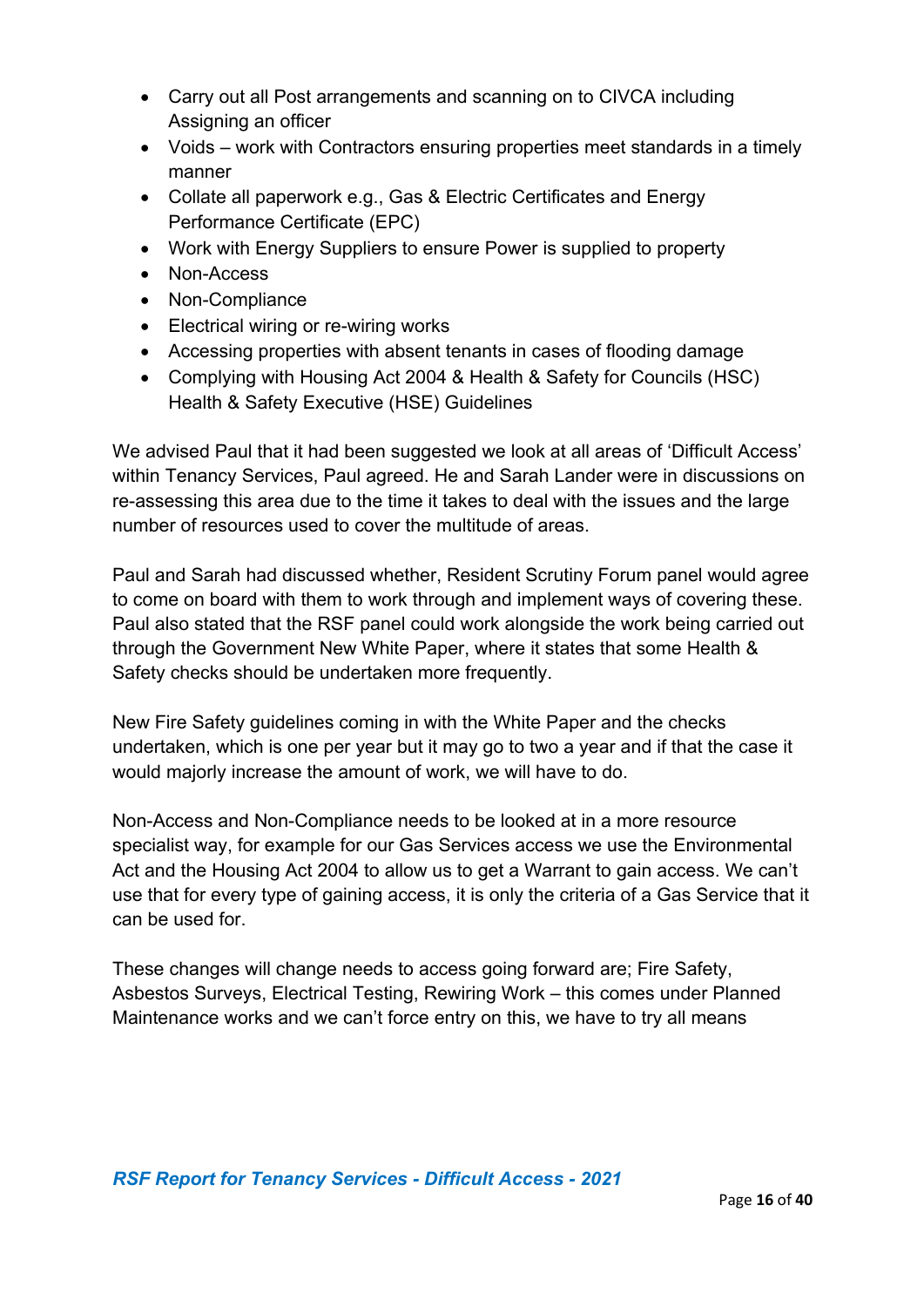Possible and collect evidence of attempts being made to gain access but we can get a Warrant eventually.

Quick access for example; water is leaking into or flooding an underneath property Tenancy Agreement allows us to gain Emergency entry but we try not to use that but we will if the tenant is not at the property at the time the access is needed

Due to lockdown and people shielding has been even more difficult to gain access to properties. We had to change the way we did things, for example, Gas Services we used Health & Safety Executive (HSE) given guidance from the outset to help us gain entry. The Courts were not sitting so that process was not there for us to use.

We are now, gradually, being able to get these jobs done although we still have to be careful how we manage them due to some residents still being worried and vulnerable.

HSE advice was to document and photograph every contractor's card and letter's being put through the door, log all calls made and any contact made. The Courts are now sitting but they are a long way behind and we are working closely with them.

### **Summery**

Difficult Access covers such a wide area of things we need to put together a new Process and Policy put into place that allows officers to understand what their responsibilities are in these areas, also it is not clear what is expected from Contractors and from my point of view this is the frustrating.

The process from Fire Safety probably could me managed across all the Organisation and Contractors with regards to gathering and documenting information. By reviewing the Process and Policies we are hoping to make the initial process simpler and quicker and more understandable and clearer for residents, staff and contractors. We are considering having a set member of staff to undertake all the Legal side and dealing with the paperwork, documents and witness statements needed for the Courts to issue Warrants and Injunctions. The various ways we communicate with residents to gain access need to be reviewed as part of this process as well.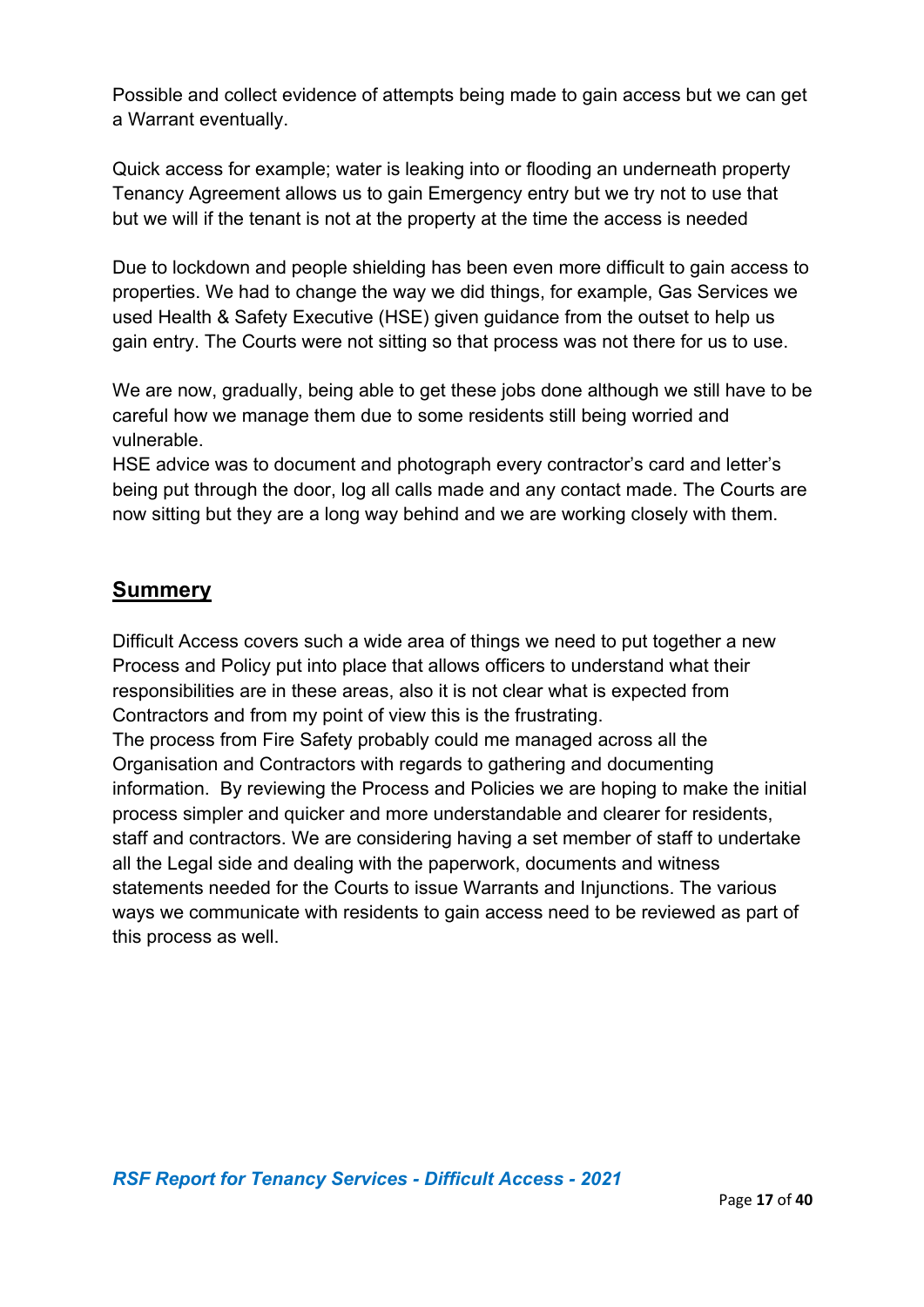### **New Sign Ups**

We are now able to speak to potential new sign-up residents before they sign. This way we can assess any areas they may possibly need support in place to enable them to manage and maintain their tenancy.

The levels are rated as GREEN, YELLOW and RED. Green being just a low level of support needed, yellow being medium support needed and the red rating will need more major support tailored to their needs.

### **Communications**

The library of letters we use need to be looked at because they are out of date and not suitable any more. The lockdown has made us use different ways and means to communicate between us as staff, contractors and residents. Are there any better ways or means for us to communicate with residents?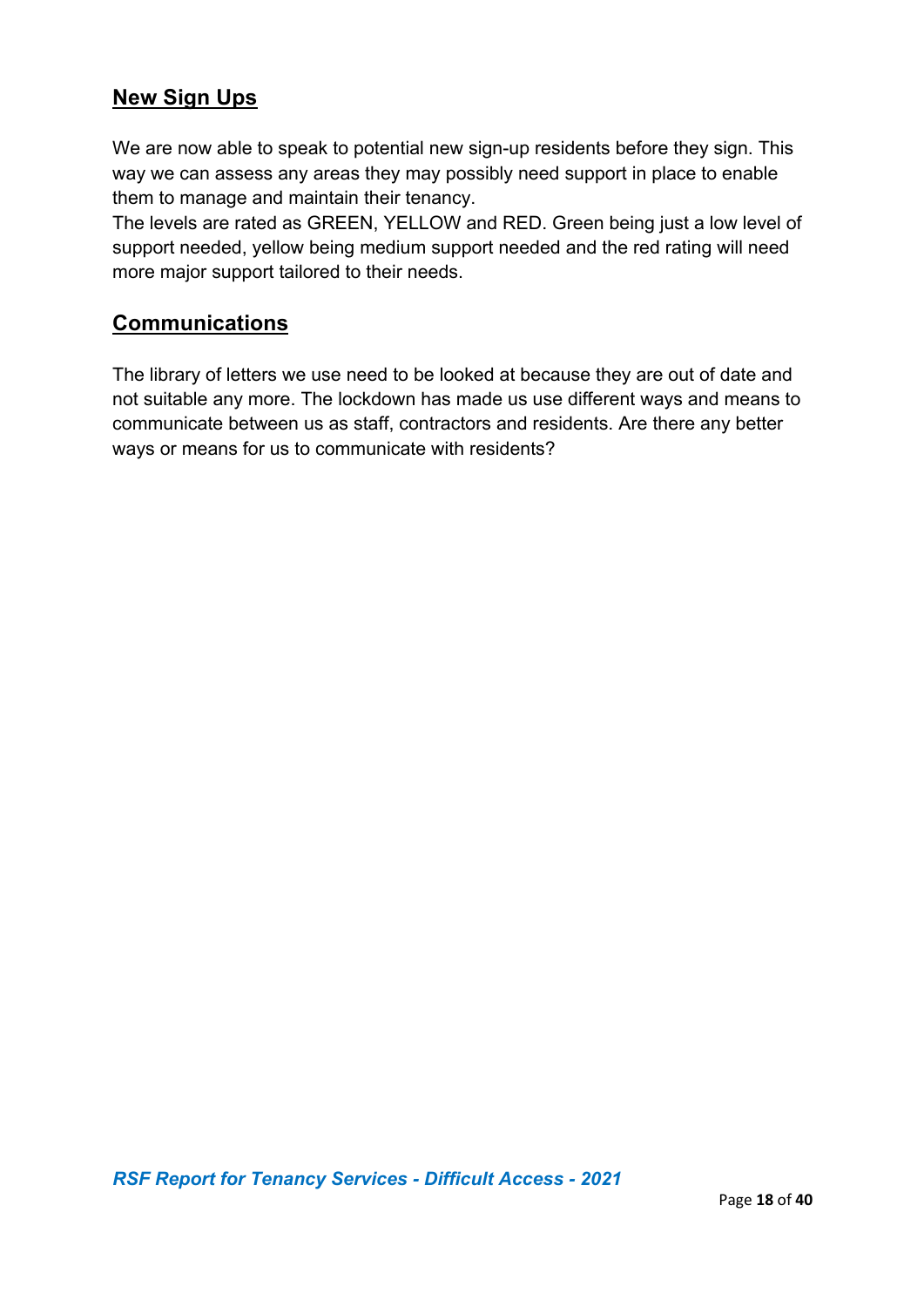#### **Interview with:**

#### **Westley Wallace**

Contracts Manager, Aaron Services

#### **GAS SERVICING**

Aaron is given a 74-day window to complete a Gas Service in a property.

Aaron Services, give themselves a 60-day window so it allows time for delays or any problems.

There is a 4-stage process:

**South Essex Homes Letter 1** – Sent by Aaron advising resident their Gas Service is nearly due. It provides all the information explaining why this has to be carried out and gives a provisional appointment date and time. The letter gives various ways the resident can make contact to rebook if this appointment is not convenient. If we have any contact details of the resident, we will send them texts', emails or call, a week and then a day before the appointment.

**South Essex Homes Letter 2** – If there is no response to letter 1 from the resident within 7 – 14 days another letter is sent to them by Aaron. This letter is worded a bit firmer by expressing the importance of this to be completed by Law every year. This will also have an appointment date and time and advise that if this is not convenient the contact details are included for them to rebook. Again, we will send them texts', emails or call, a week and then a day before the appointment.

We are able to book the appointments on our side up to 30 days, if we have had no response from the resident and not gained access in that time frame, we then have to pass the details back to the Tenancy Services Team to take over.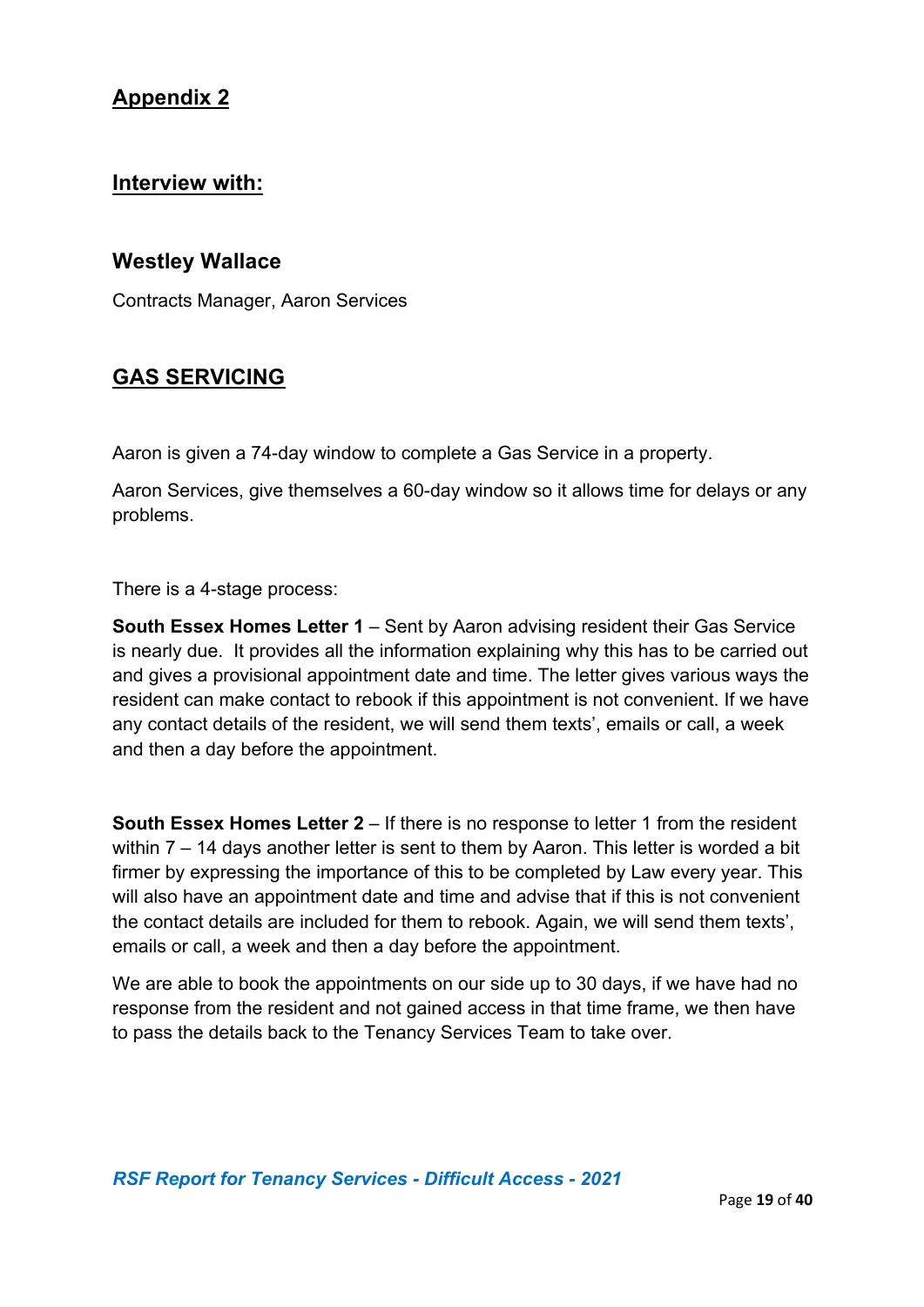**Letter 3** – South Essex Homes will arrange a timed appointment, which they book in a number of blocks of slots with the Tenancy Officer and an Aaron Service Engineer to call at the address. If no access is gained at this visit letter 4 is put through the letter box by the Tenancy Officer.

**Letter 4** – If no access is gained on the previous visit, this letter is put through the door by the Tenancy Officer advising the resident that Court Action will be taken to gain access to carry out the works. It also advises the resident of the process and the fact that they will have to pay the Court Charges incurred.

Tenancy Services Team works with the Legal Team to apply for a Warrant. They always try to get through all these processes before the service expiry date.

Examples of reasons why resident is not allowing Gas Service to be completed:

The resident does not use the boiler so thinks the service does not need to be carried out.

The resident is always at work.

The boiler is working alright so does not need a service.

The resident is vulnerable and will not allow anyone in.

There are a number of residents that do not use their boilers, if they have emersion heaters on other means of hot water and heating supply, they see no need to use the boiler.

We have some boilers that have not been used since the day they were fitted.

A small number of residents don't want to have any work done because of the upheaval involved.

We usually managed to gain access to 90% of the properties on the first letter; it's been a different year this year because of the lockdown.

We use the general PPE equipment but we will wear the full suits and equipment if the residents feel safer that way.

We do check at the door before entering how the resident feels about us going in and also if the resident has had COVID or any recent symptoms COVID.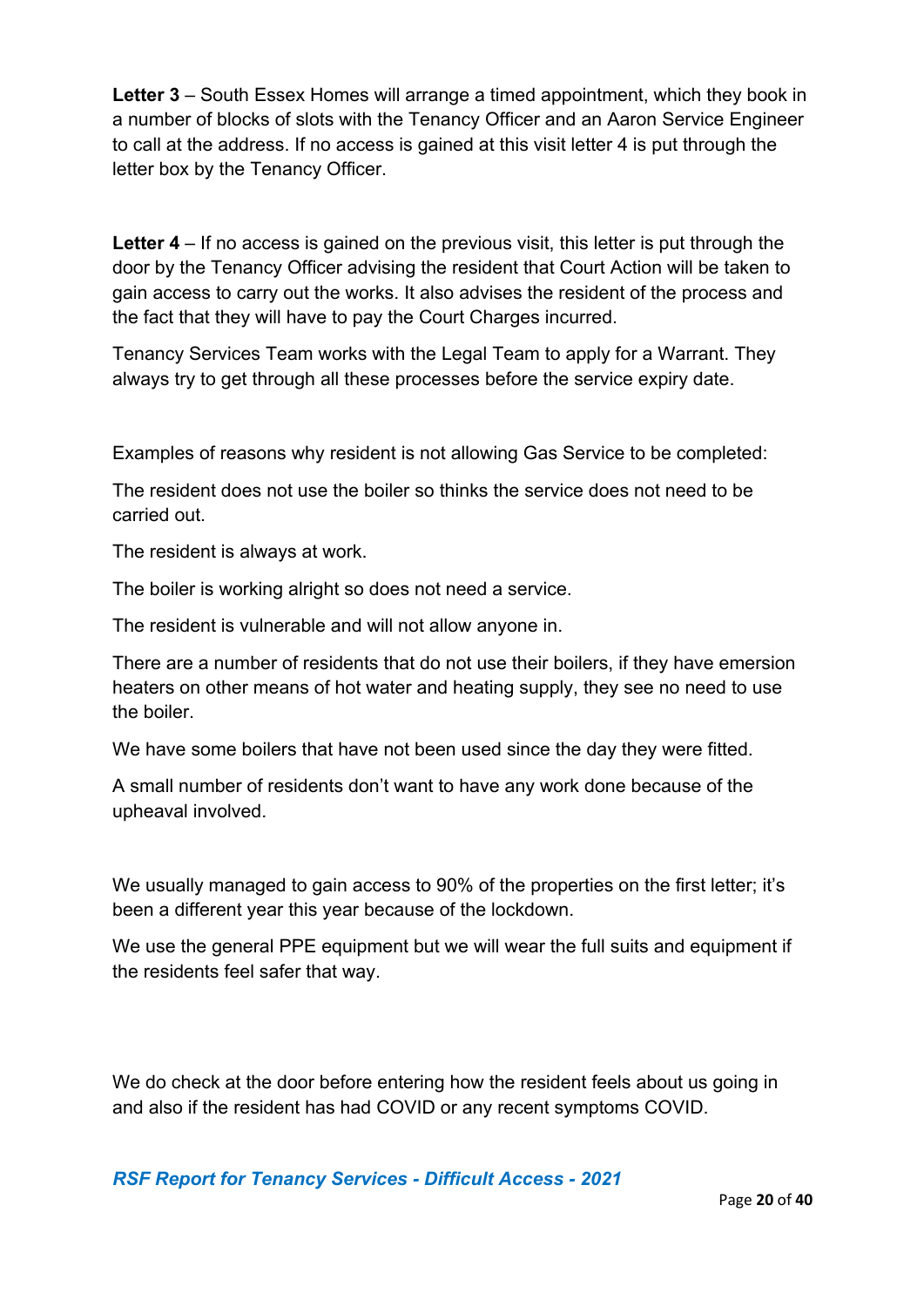Some properties have had to be cleaned or deep cleaned before we can go into them to carry out the work.

We Service upwards of 200 properties a week. This year has been particularly hard for the Tenancy Services Team and us due to the lockdown and the delay in getting Warrants as the Courts were not working.

If Tenancy Services Team have to take over the process it is very time consuming for them, with all the paperwork side of it they have to do to get to the Warrant stage.

We do have a small minority of properties that we find every year we have to have Warrants served on them to gain access.

We do have occasions where we all, as agencies, try to get into the property together and undertake the work needed to be done.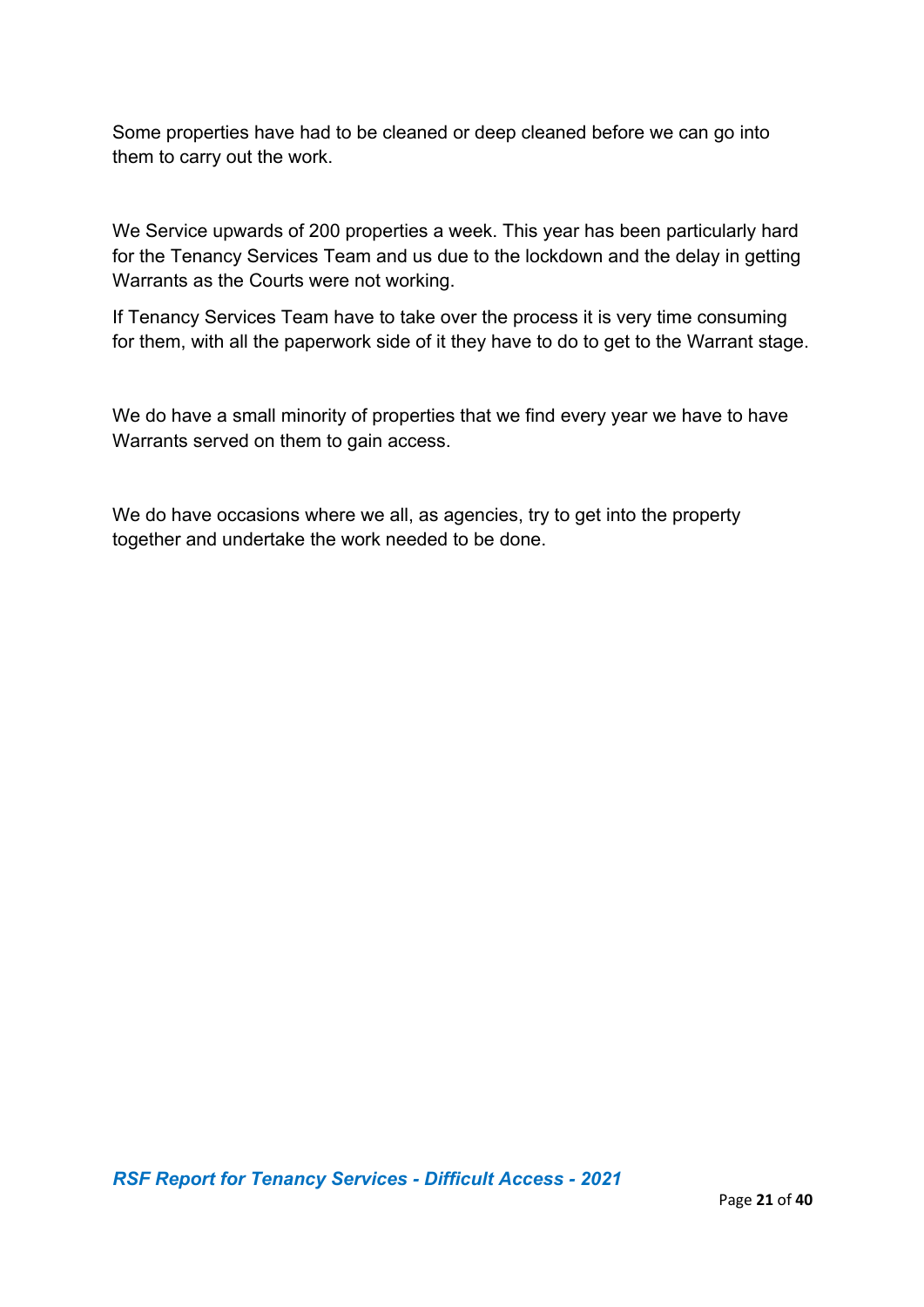#### **Interview with:**

#### **Nicola Powell**

Senior Tenancy Services Officer

Tenancy Services

South Essex Homes

In February 2021, we conducted a ZOOM meeting with Nicola and she gave us details of her role as Senior Tenancy Services Officer. Her areas included are:

- Rents up to Notice stage includes letters, visits, contact, making arrangements, Direct Debits, Standing orders, verification of universal credit and homeless prevention interviews. Updating Iworld
- Terminations of tenancy includes sending and filing termination paperwork, preparing and serving NTQ, prepare/serving Torte notice, advertising the property, updating Iworld/Civica
- Tenancy Sign ups arrange and book sign-up and undertake full sign up with resident, which may involve assisting with benefits/universal set up.
- Anti-social behaviour case management, letter, calls and visits, set up or attend professional meetings, use legal tools available i.e., injunctions, mediation, ABC and court paperwork (includes gathering and typing up witness statements. Listening to noise recordings to gather evidence.
- Dealing with successions and assignments prepare, check and complete all paperwork necessary
- Dealing with breaches of tenancy overgrown gardens, fence disputes etc
- Tenant Improvement applications
- Dealing with deceased tenants affairs
- Mutual exchanges liaise with other organisations, prepare and check all paperwork, prepare and arrange necessary checks and then complete deed of assignment
- Fraud investigate cases and work with SBC fraud team to support any reported allegations of fraud – take appropriate action to recover property where fraud found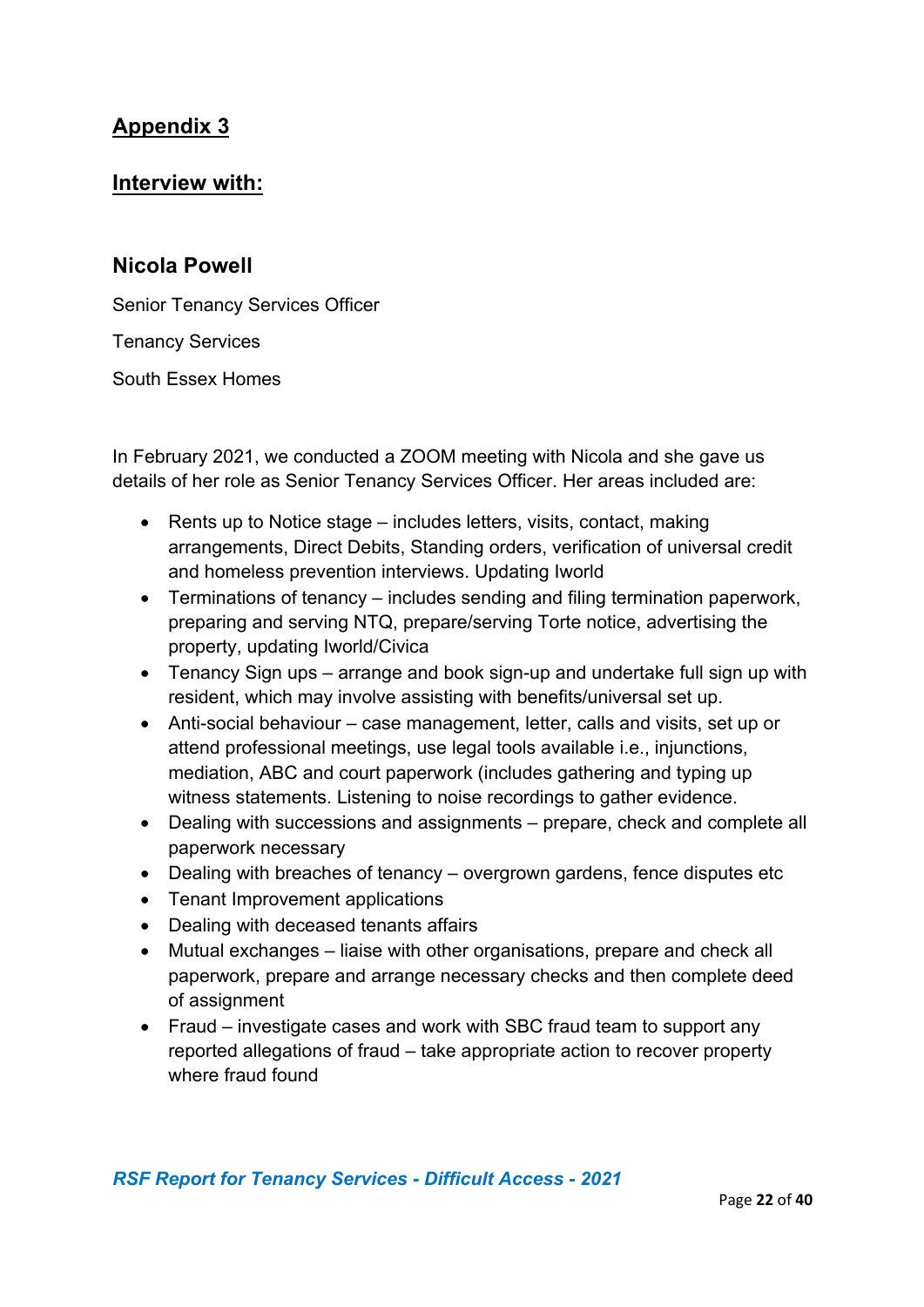- 9-month visits arrange and carry out on all Introductory tenants to ensure that tenancy carried out satisfactorily
- Safe guarding referrals both Adult and children
- Estate walkabouts schedule and undertake, which includes promoting
- Raising repairs
- Tenancy Audits
- General enquiries through contact centre

### **Assistants**

#### **Re-housing**

- Create and Verify shortlists
- Contact people on shortlist, check circumstances the same and confirm who they are.
- Arrange and undertake the viewing
- Prepare paperwork for viewing, including letters
- Update Abritas once accepted or refused
- Liaise with voids team to ensure safe to view and also when property will be available to let
- Create sign up paperwork for both mutual exchanges and sign ups
- Complete core log forms and input on to their system

#### **General assistants**

- Prepare letters for Gas safety inspections, visit properties, apply for warrants (includes witness statements)
- Monitor applicants on Homeswapper for mutual exchanges
- Create ASB cases and assign to officers, including risk assessments. Close ASB cases and undertake satisfaction survey
- Manage garage lettings and arrears
- Carry out all Post arrangements and scanning on to Civica, which includes assigning to an officer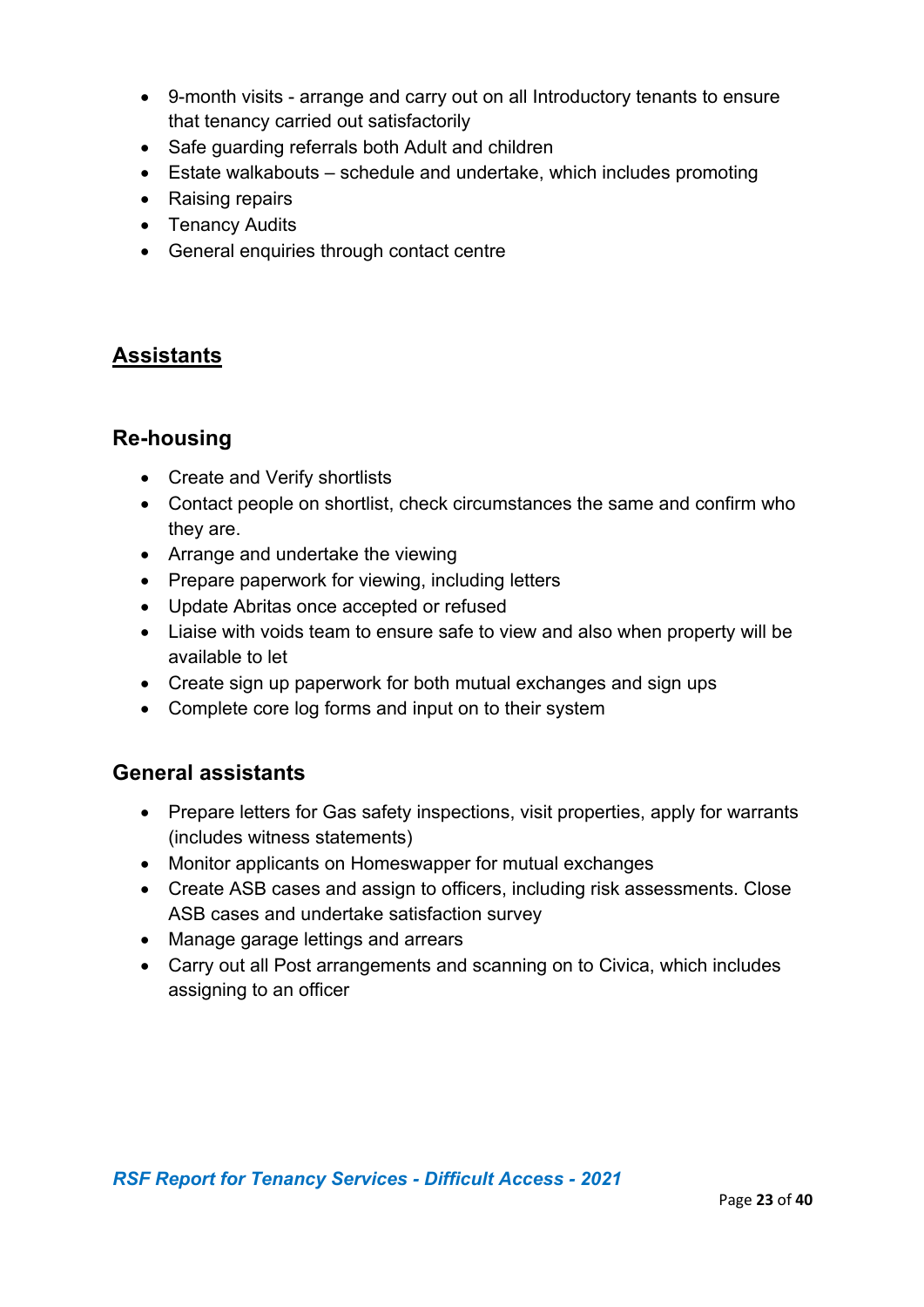### **Voids**

- Work with contractors to ensure properties meet our standards and are completed in a timely manner
- Collate all paperwork from contractors i.e., gas paperwork, electric certificates and EPC
- Work with energy providers to ensure debt cleared from meters to enable power to property

General Non-Access Letter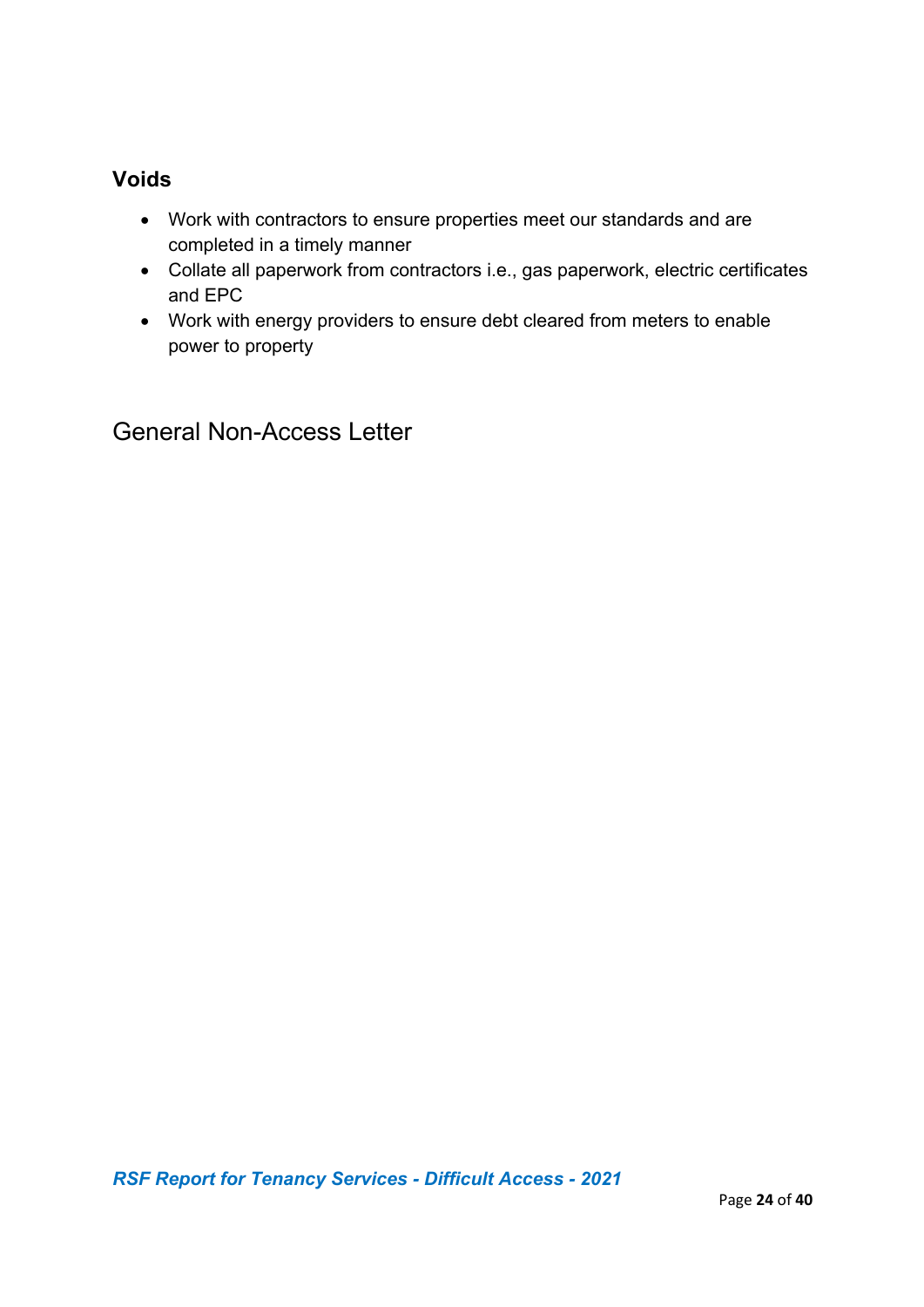#### **Interview with:**

#### **Nadine Gould**

Tenancy Services Team South Essex Homes

In March 2021, we conducted a ZOOM meeting with Nadine and she gave us details of her role within Tenancy Services.

If letter's 1 and 2 have not gained access then we send out

**Letters Non-Access 3** which has a much stronger wording with regards to the importance of the Service. This will include a Certificate of Service stating how and when we have gained access.

**Letter Non-Access 4** will be sent out with another Certificate of Service stating what and how we have tried to make contact and gain access.

Following that if we are still unable to make contact with the resident or gain access, we start the Legal Process and apply to the Courts for a Warrant to enable us to carry out the work needed. That's when we have the Pro-former. We have the hearing at the Court and providing they are happy we get the Warrant.

Most of the time residents will allow us into the property a few days before the Hearing Date to avoid paying the costs of a Court case.

These Warrants mostly cover just Gas Services as the other processes work differently.

We have a good success rate for gaining access before the Court Process date but we do have a few that have to be taken through it all and the costs are then deducted from their wages or any monies they have coming in.

We have a good team that work well together in this process.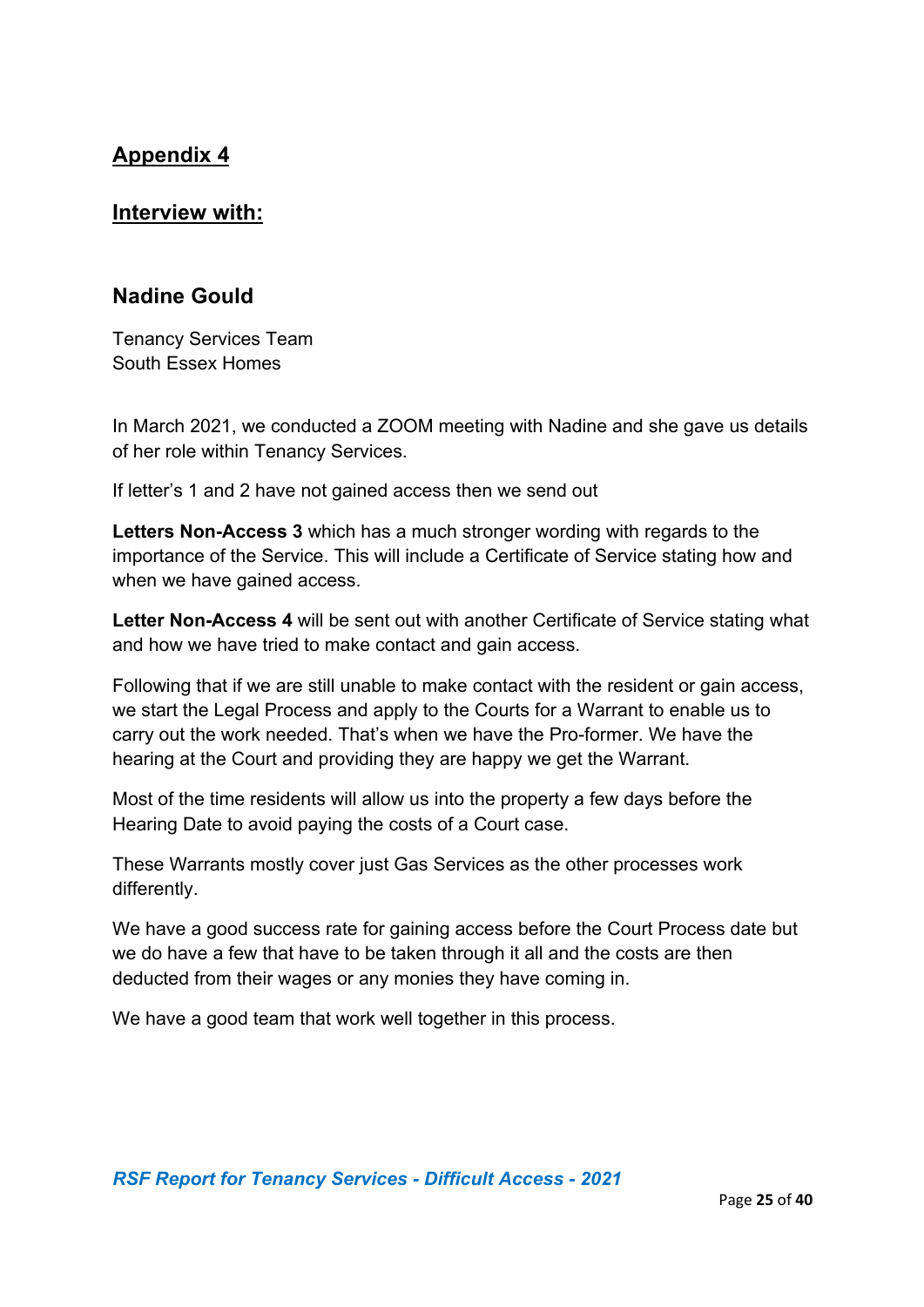### **Gas admin Week**

- Go through pass back list. Call to make appts. Minimum of 3 attempts.
- If appt cannot be made the NA3 letters are typed up accordingly and posted recorded delivery. The iworld process is then initiated.
- Throughout the gas admin week, the spreadsheet is updated daily and calls continue to try and book in as many appointments as possible. Those that are shielding are highlighted on the spreadsheet and a comment is left advising **Tenant shielding** and **dated.** The spreadsheet must be updated with any **confirmed appointments** and **dated**.
- Book court appointments to court if and when we have dates and prepare paper work.

### **Gas Visit week**

- Timed appointments are carried out by the engineer and upon completion of the visits; Aarons advise what properties they did not gain access.
- The Assistant then sends the NA4 letter after gas visits have been completed to the no access properties recorded delivery.
- Assistant to call the unsuccessful visits and back log of shielding tenants to book them in also to reduce the amount going to court.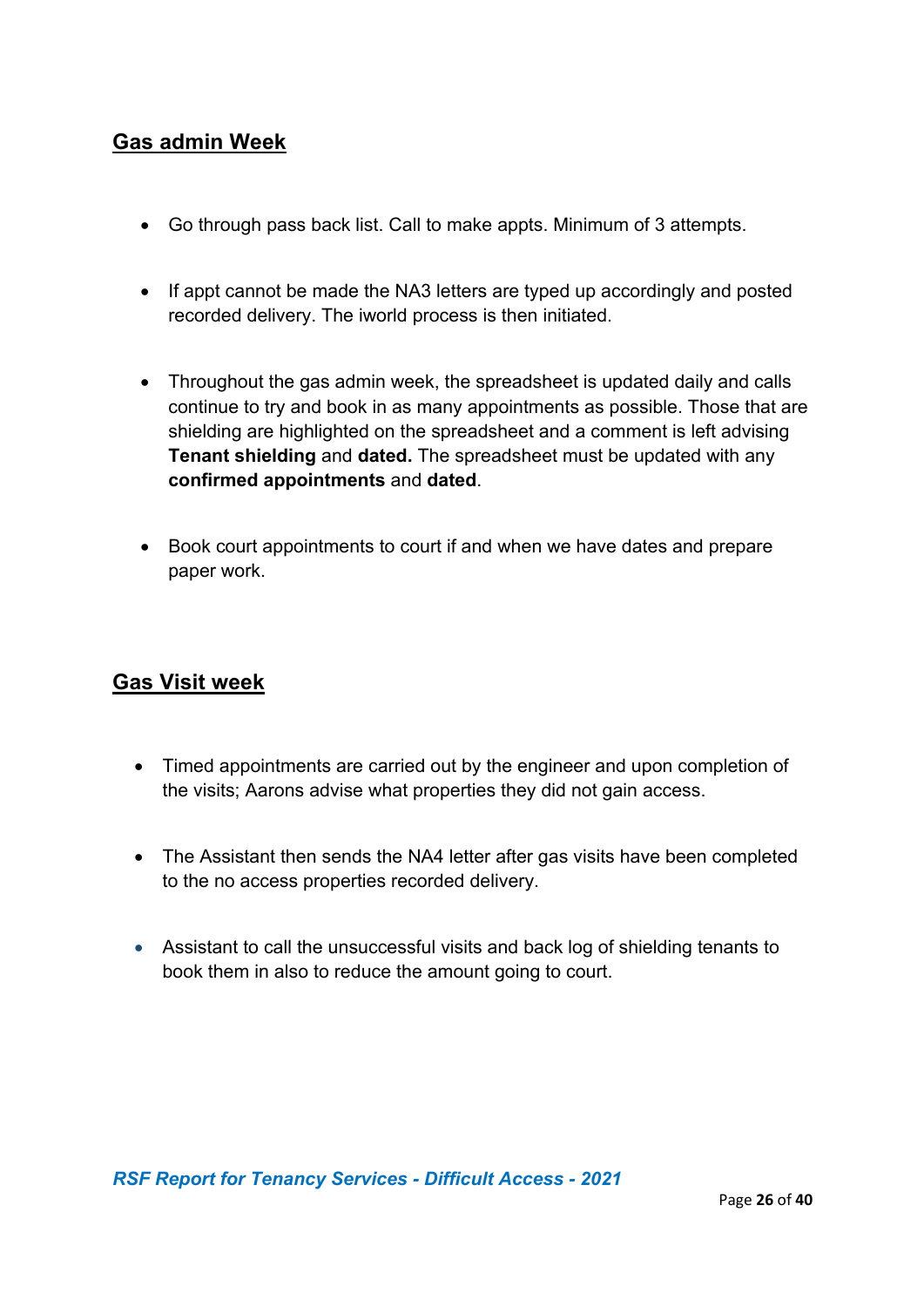### **Interview with:**

#### **Sam Lake**

Electrical Manager Re-Gen (M & E Services) Ltd Rewiring Contractors

In May 2021, we conducted a ZOOM meeting with Sam and he gave us details of his role as a contractor for South Essex Homes.

We try to book jobs in a month in advance and then the Friday before they are due to start on the Monday, we contact the resident to confirm it is still okay to do the work, the resident will say Yes and then when the guys turn up, they either won't let them in for whatever reason or they go out or just don't open the door.

Unfortunately, this happens a lot with our jobs and it is a difficult one.

For example: last Monday morning we have 5 properties booked in for rewiring and when the guys, 12 – 3 electricians, turned up they could not get into the properties or got no answer at the door but the Friday before all the residents confirmed the work could be started.

This resulted in them all not having any work with us for a whole week. They do work for other company's not just South Essex Homes and as they were booked in with us, they had no other work.

This is very frustrating and a waste of time and money for us and more so for the Contractors.

RSF question: Could you not have the Tenancy Officer come out with you to the property?

Sam - before COVID we would pass the information onto Lloyd Williams, who would then contact the area Tenancy Services Officer they then go through their route to contact resident and rebook.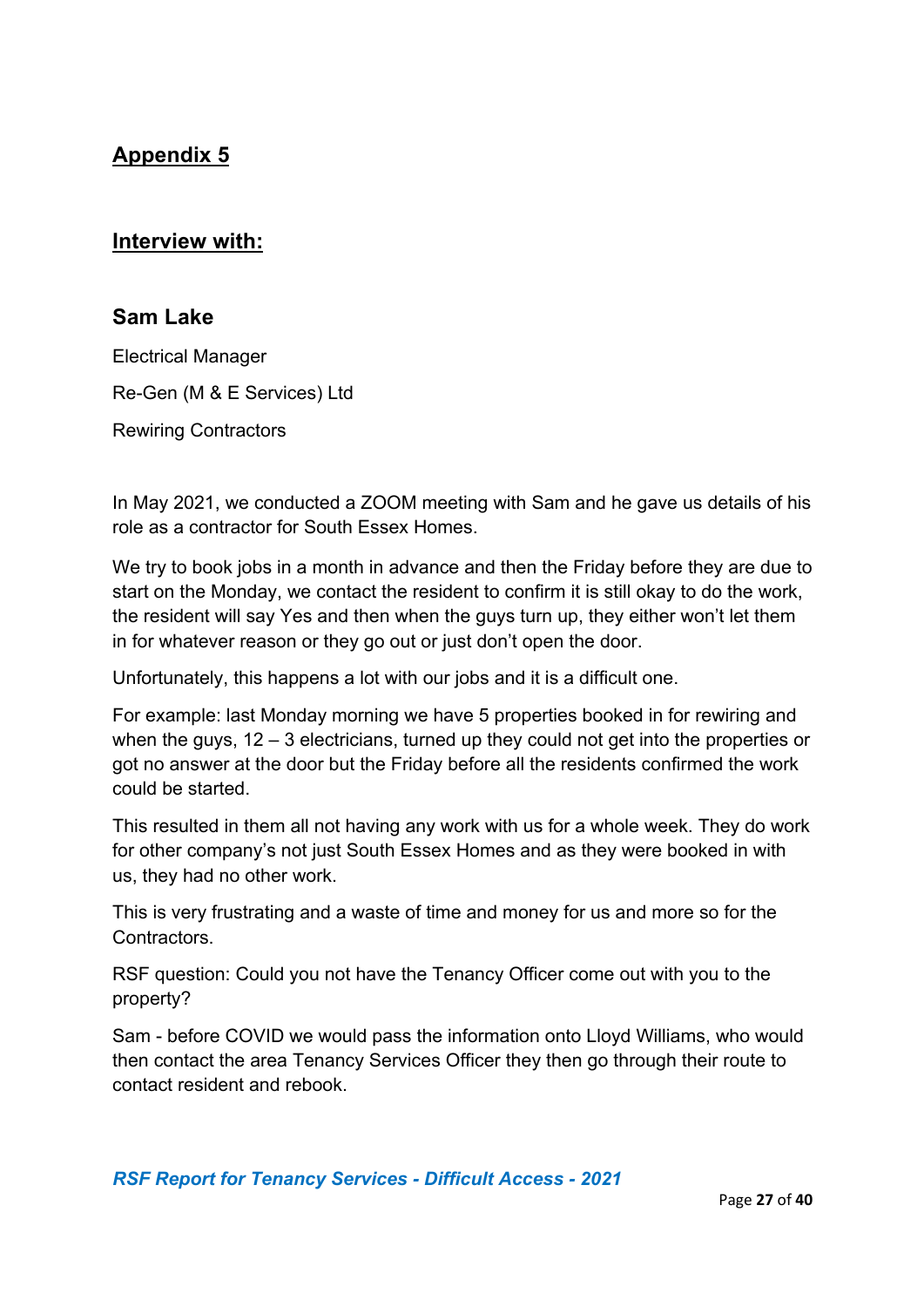Since lockdown Tenancy has said that there is not a lot they can do if a tenant refuses access at the moment, so it is a bit difficult and a struggle.

Fortunately, we do have quite a few properties we are able to get into so some works are still being carried out. We do have a lot of work to cover with South Essex Homes.

It would be helpful if the tenant was a bit more responsible and not turn away the contractors.

RSF - According to the Tenancy Agreement we all have to sign, it states that they have to give access to their property for any works that need to be carried out, so it is hard to understand that the resident can refuse and there not be some sort of Order or Financial consequences for their refusal. After all, if they owned a Private Property, they would have to pay for the contractor's time that they had wasted.

We do understand that there is a lot of upheaval in rewire, but surely from a Health and Safety point of view that should over rule the thought of a bit of mess.

Sam – Some properties will have the cavity within the walls we can use and we do try to keep it all as neat as we can and only use trunking if we have to. The properties are different so we have to deal with each one as we do it.

Another issue we have is the condition that some residents live in, for whatever reason and we have to make sure we are all covered and protected when doing the work. We would then contact Lloyd Williams and advise him of the conditions, he would follow it up with the Tenancy Services Officer. We have had an incident where we have had to contact the Police because we were worried about the treatment and welfare of a residents' daughter. Some properties are infested with Fleas before we can go in, we have to be all suited and covered up. We do come up against a few challenges but we have a good team of guys that work round it as best as possible. We have had to pass on a few jobs if they are too bad, such as needles and any dangers to my guys.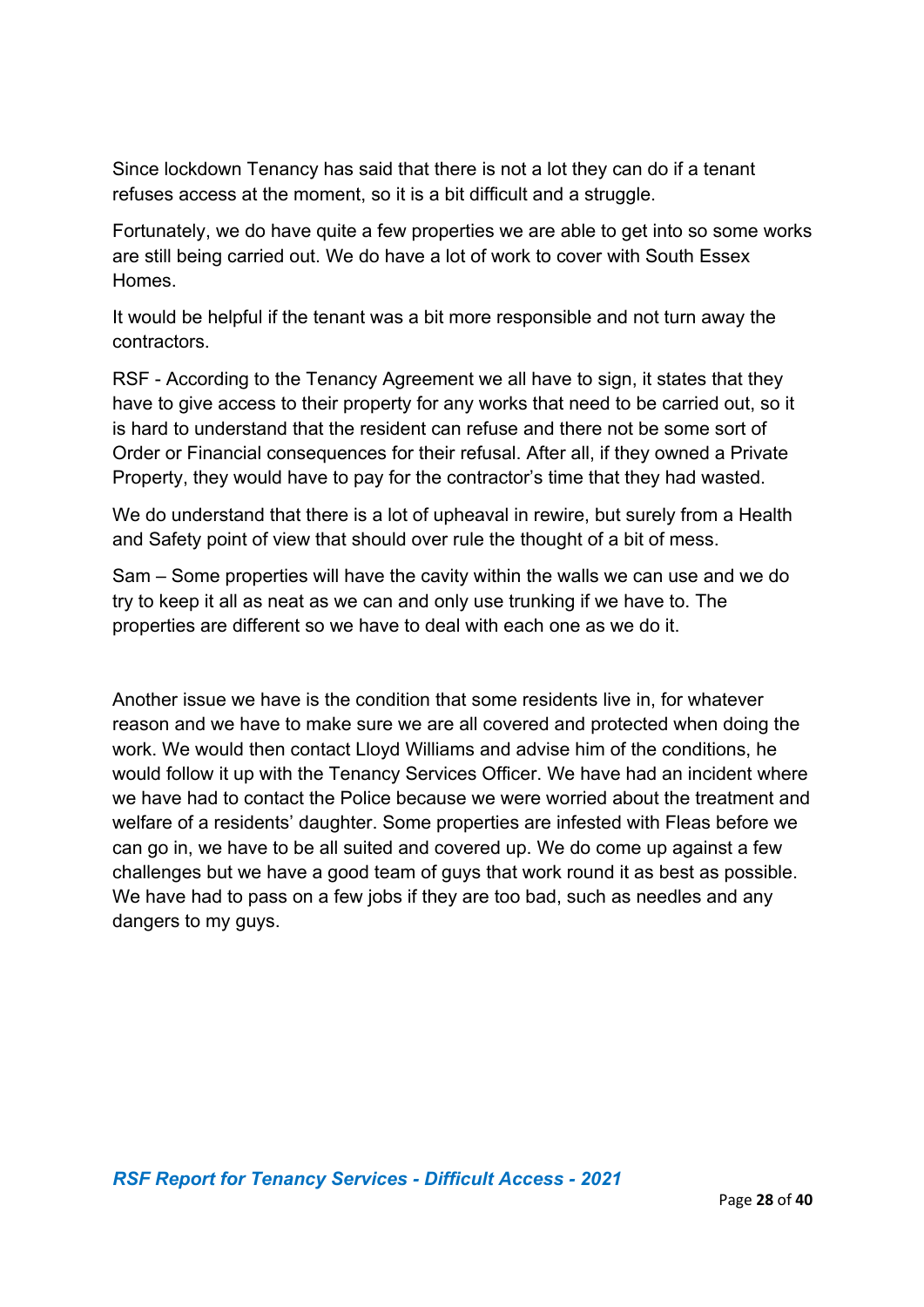#### **Interview with:**

#### **Lloyd Williams**

Contracts Manager and Project Surveyor

South Essex Homes

In June 2021, we conducted a ZOOM meeting with Lloyd, he gave us details of his role as Contracts Manager & Project Surveyor within South Essex Homes.

Lloyd manages the Contractors used by South Essex Homes; these are:

- Thermoshield New windows
- Re- Gen Re-wiring
- Pilons New Kitchens and New Bathrooms

After 3 failed access attempts are recorded a Disclaimer Letter has to be signed by the Tenant concerned.

Cleanliness is sometimes a big problem and this is duly noted and reported in case the Tenant is vulnerable and needs special help.

Keith Walkin joined the Team from April 2021 and will be taking over the Contracts for Kitchens and Windows.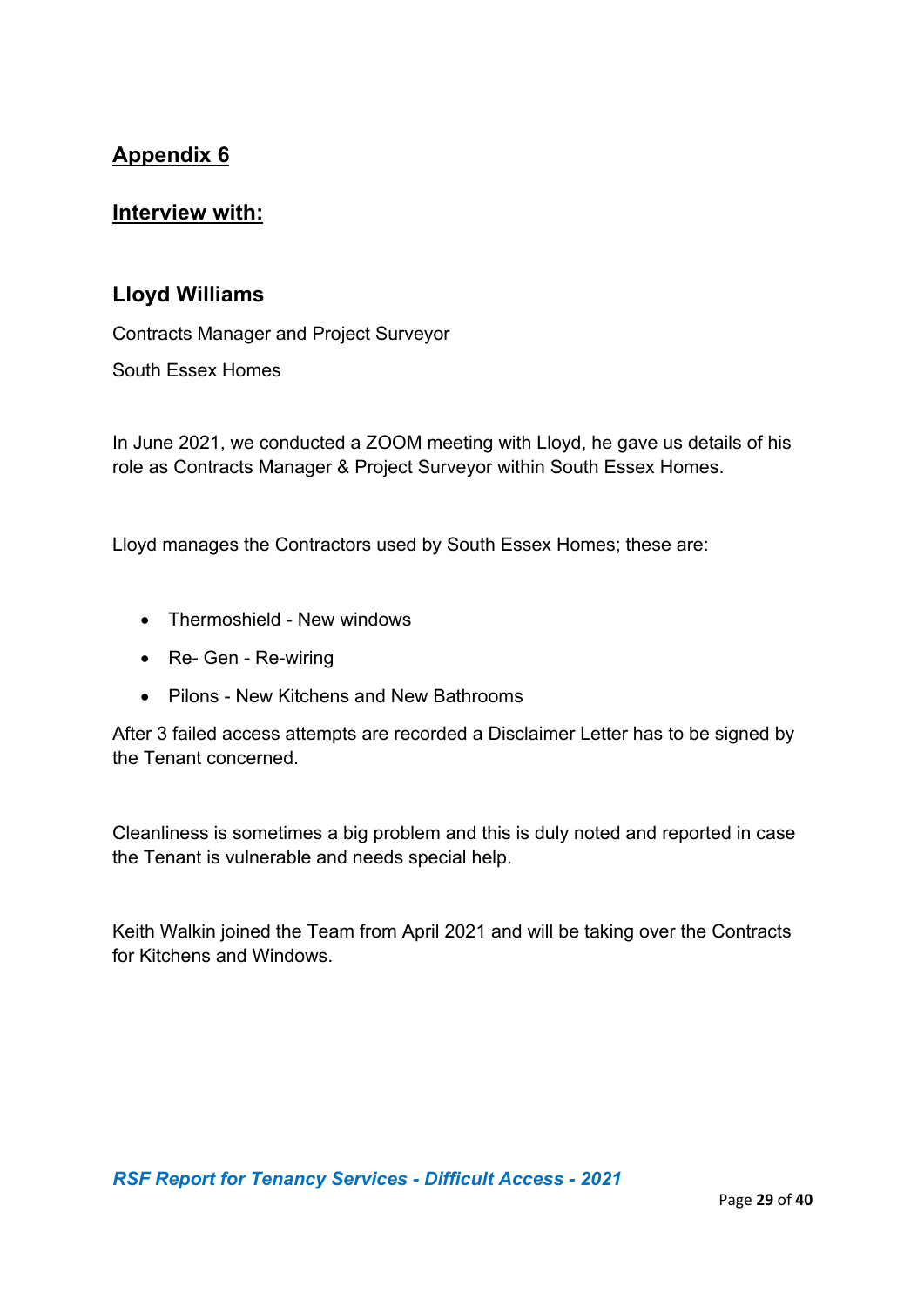#### **Interview with:**

#### **Kevin Hazelwood**

Assistant Director Operations (Property)

South Essex Homes

In 2021, we conducted a ZOOM meeting with Kevin and he gave us details of his role as Assistant Director Operations (Property).

I am responsible for delivery of the Investment Programme associated with maintaining our Decent Homes standard as well as works related to improving Health & Safety.

We are currently focusing on the Compliance Regimens as we prepare for the new Legislative Requirements of the various changes within the Government Social Housing White Paper.

One aspect that can create slippage in Programmes is the ability to Gain Access to homes to undertake essential Health & Safety testing and Inspection works.

#### **Access to Properties**

We should focus on the Big Six, Gas, Electric, Fire, Water and Health & Safety.

Properly worded correspondence should always be used and mitigating circumstances should always be taken into consideration such as: Mental Health, Dyslexia, etc.

Generally Council Officers should be warranted so they can get Injunctions direct from the Court.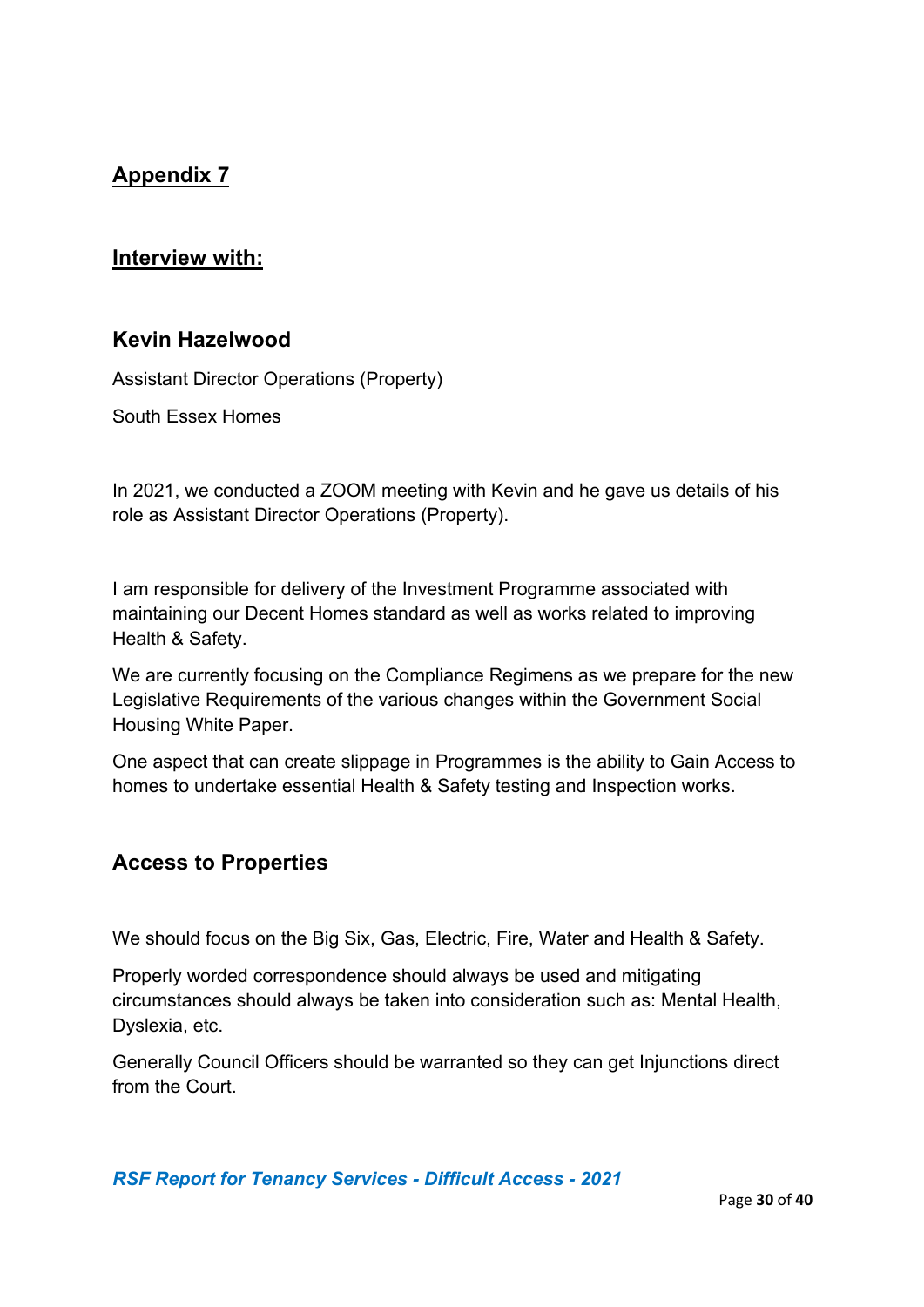The wording in the Letters should be incorporated into the Tenancy Agreements for all Tenants and it should be Crystal Clear on all Access Needs. The Law is not very clear on what is considered to be Reasonable Access.

### **Water Tank Testing**

Another aspect that is often forgotten about is the need for regular testing of water in large tanks for Legionnaires Disease, especially in Sheltered Housing

## **Electrical Testing**

At present Electrical testing is not a Statutory Requirement by Law. This process should take about five hours to complete and it is also a very important process.

## **Asbestos Testing**

This is only required in the Communal Areas but Officers do advise Resident on all other areas.

The Gas Servicing Tender is up for renewal and it is hoped to combine both services together to make it easier for all concerned.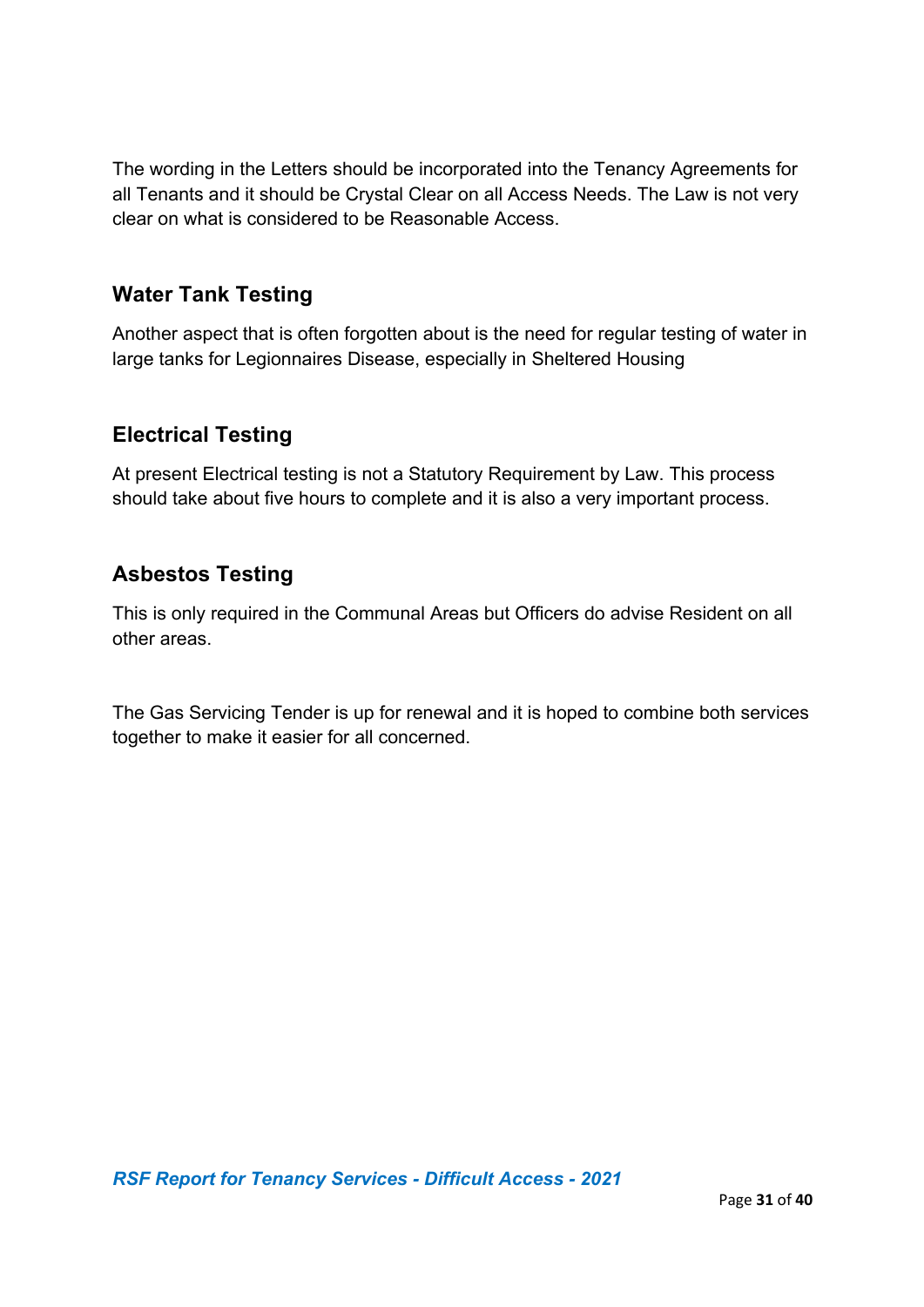#### **Ade Onileyan**

Property Service Morgan Sindell

RSF spoke to Ade via ZOOM in May 2021. He explained to us the process from Morgan Sindell point of view.

Usually, people either email us or text us with repair reports. They do have the option to say not between this time and that time or after that time or not school times and we will book them in for a convenient time for them but obviously within our times.

Getting access to properties comes and goes. Sometime we have no problems then other times, people won't answer the door. They will book appointments; our engineer goes to the property and gets no answer. The engineer phones them and they say, oh I have just come out for some shopping.

We try to send text message alerts to remind residents of the appointment. When the engineer is on the way to the job, they will contact the resident to say they are on the way.

During the lockdown we had a lot of positive calls and we were getting access to properties. Now the Lockdown has been lifted it has come back again and we find they are going out at appointment time.

When we get no access, we call the tenant from site in case they are in the garden or asleep. If still no answer we put a non-access card through the letter box to say that we have been and it has the contact details for them to call us. We usually give those  $2 - 3$  days to get back to us, if we get no response, we will phone them again and if no answer we send them a letter to contact us.

Usually, it is the first appointment we get no access on and the second one we usually get access.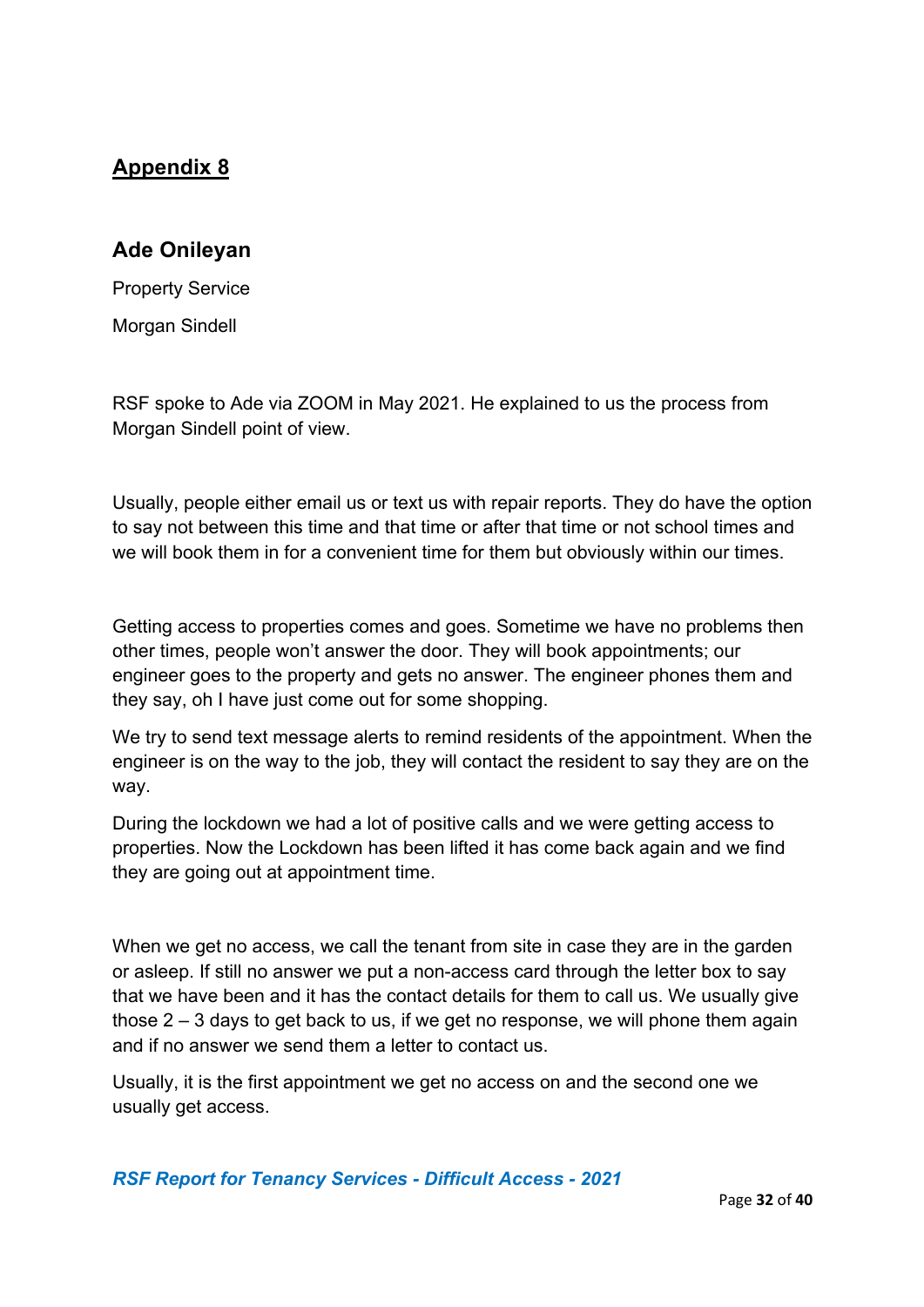If the jobs are just little ones like a dripping tap or loose door, they just pop out but if it is something a bit more major, they will be at home.

I can send you copies of the calling cards and the letters we send out.

RSF, we class Gas, Electricity and anything to do with Health & Safety, to be priority and that residents are given far too long before any action can be taken to make these checks or repairs.

We fill the Tenancy Pack and tenants should be made more aware of the dangers to themselves and others if these checks/repairs are not undertaken as a matter of urgency. Firmer wording stating that residents are in a contract and part of that contract is to allow access for these sorts of works to be carried out.

Ade – Some council penalise the resident if they do not keep to an appointment. I think if they just pop out, they should have to pay a fine. We have found that residents just can't be bothered and go out, like if it is a nice day, then a couple of weeks later they will report the job again.

If the repair does not affect them or they have no problems residents just don't want to bother and it can take months and months to get access and that is usually when it then causes them a problem, then they want you there today.

We also find that residents just don't want us to go into the properties because they may be up to no good or subletting or hauding etc.

We also find that if someone in a flat has a bad leak and it starts to flood the flat underneath and underneath will not allow access; we can now get a Force Entry Order for emergency access in those situations.

Real emergencies can get the order the same day but if it is less important than we could be up to 28 days to complete the job.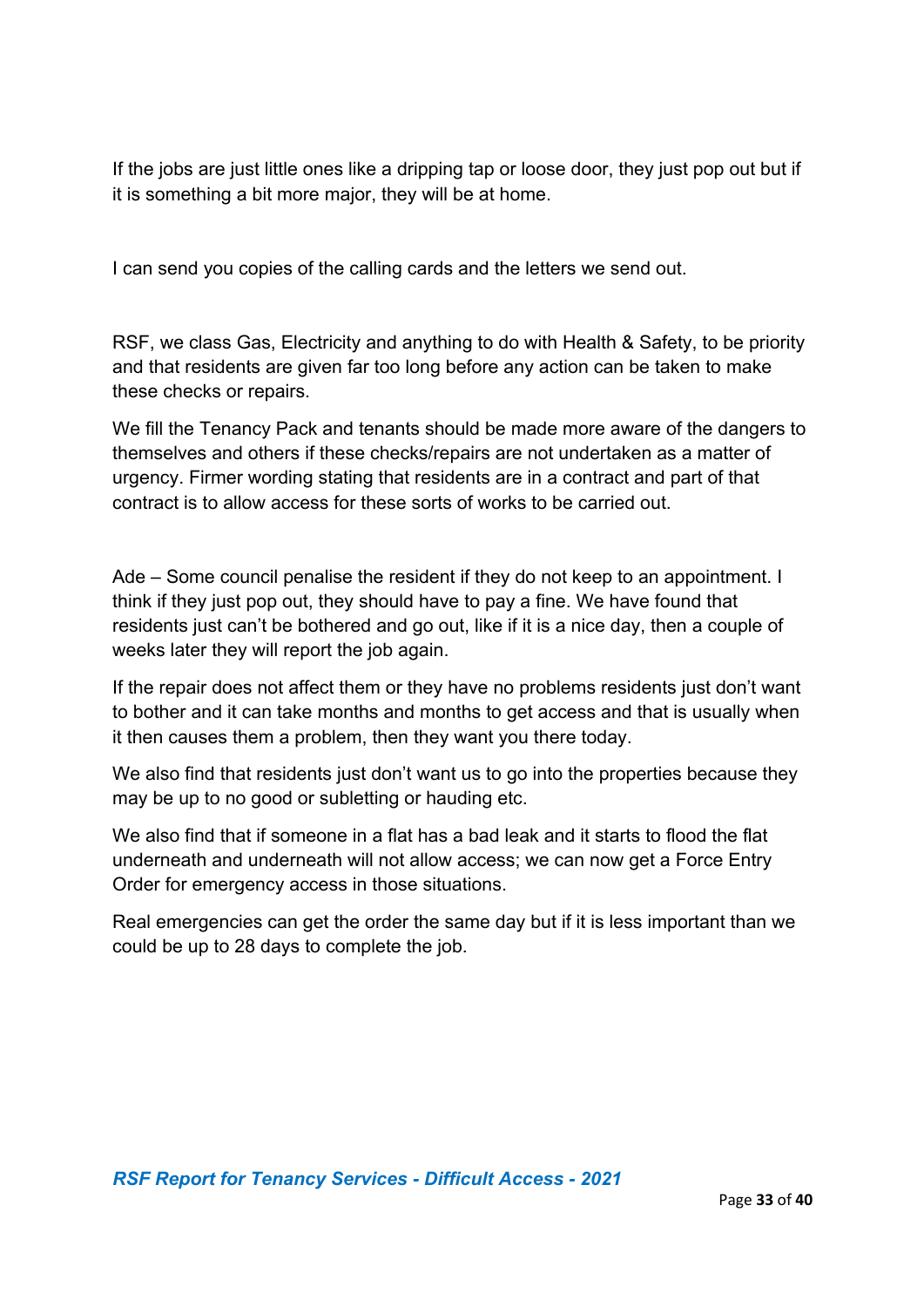#### **Interview with:**

### **Ashley Seymour**

Maintenance Team Leader

Estate Services

South Essex Homes and South Essex Property Services

In May 2021, we conducted a ZOOM meeting with Ashley and he gave us details of his role as Maintenance Team Leader within Estate Services.

## **Compulsory Fire Safety Inspections of Entrance Door & Windows**

#### **High Rise Blocks**

South Essex Homes attempt to complete these inspections a block at a time.

Letter 1 - This is sent to all residents of the block advising them that the Compulsory Fire Safety checks on the doors and windows are due to be undertaken. The letter gives a start date and advises resident of a two-week period that the Maintenance Team will be on site. The letter also gives contact details for the resident to call if an alternative date is needed.

If any residents have not made contact once the team are on site, the technicians will door knock, ring buzzers, email and/or call resident if they have those details to try to gain access. If no reply they will leave a calling card confirming attempts and again giving contact details.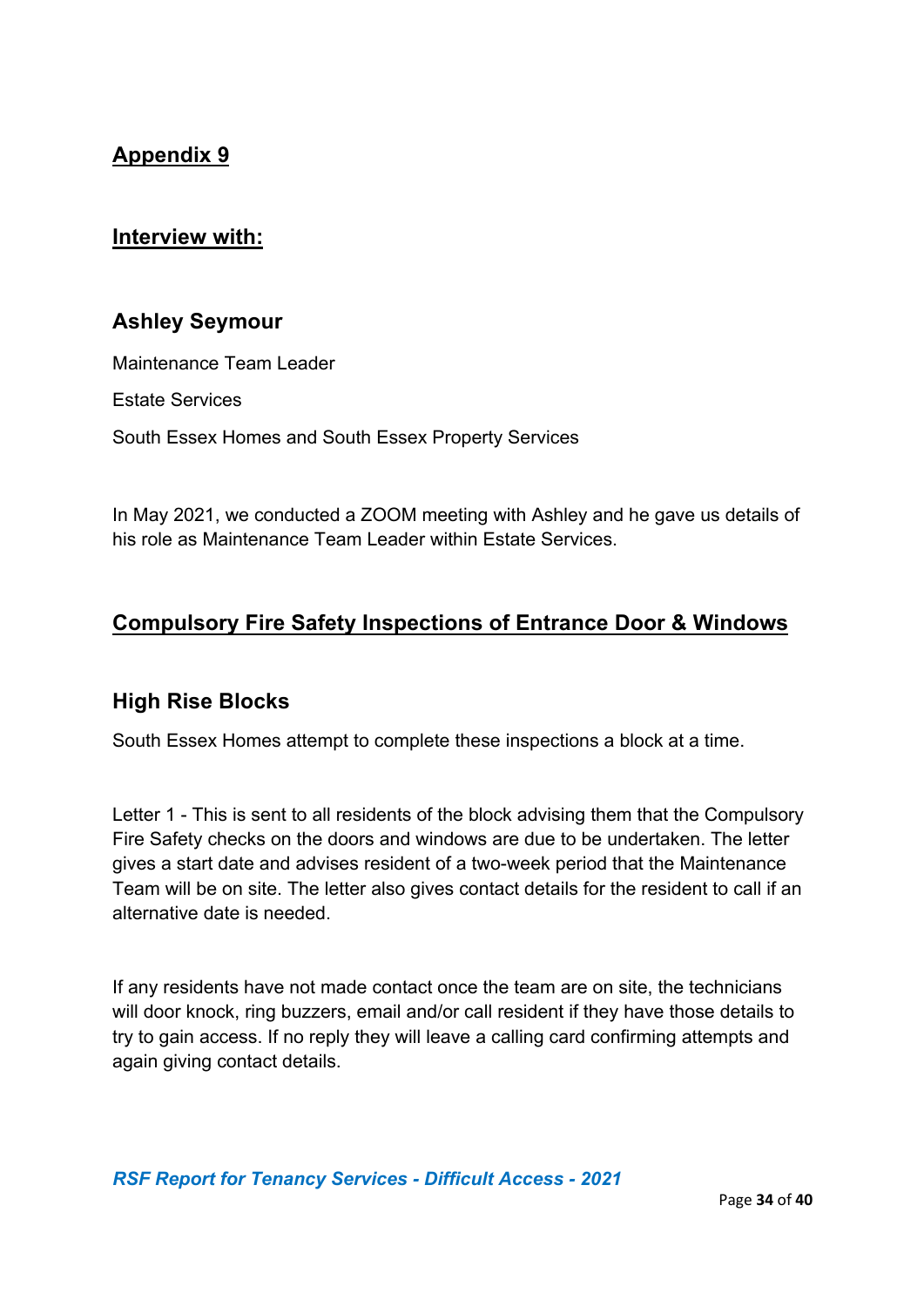When the majority of the inspections have been completed, we will card all the properties we have not gained access to advising them to call Tenancy services.

We then advise Tenancy Services of the addresses we have not been able to gain access to and about 2 weeks after that Letter 2 is sent to the property.

Letter 2 – This letter is generated by the Legal Team and advises the resident of a pre-booked date and time for the Technician to attempt the inspection again and the importance of the Fire Safety Checks. Contact details are given if the date and time is not convenient.

This letter expresses the importance of the inspection and the consequences both legally and financially for the resident if access is not gained as soon as possible.

South Essex Homes send us a list on Monday mornings of the properties they are gaining entry to for the week, we then work closely with their officers and other services to enabling us to opt on and jointly work with them once access is gained.

### **Sheltered Housing**

We have been working within some Sheltered Units, we have 100% success with them because we work with the Sheltered Housing Officer on duty and they can be a good go between for us and the residents.

Residential Fire doors have a 30-minute fire resistance time and the doors between the lobbies and stair wells are an hour.

Some tenants or visitors do cause damage to the Fire Doors, fights, drug use, alcohol, Anti-social Behaviour, Domestic Violence, etc., but as it is very difficult to prove who actually caused the damage we have to repair or renew. If Police have to force entry, we always have to replace the doors.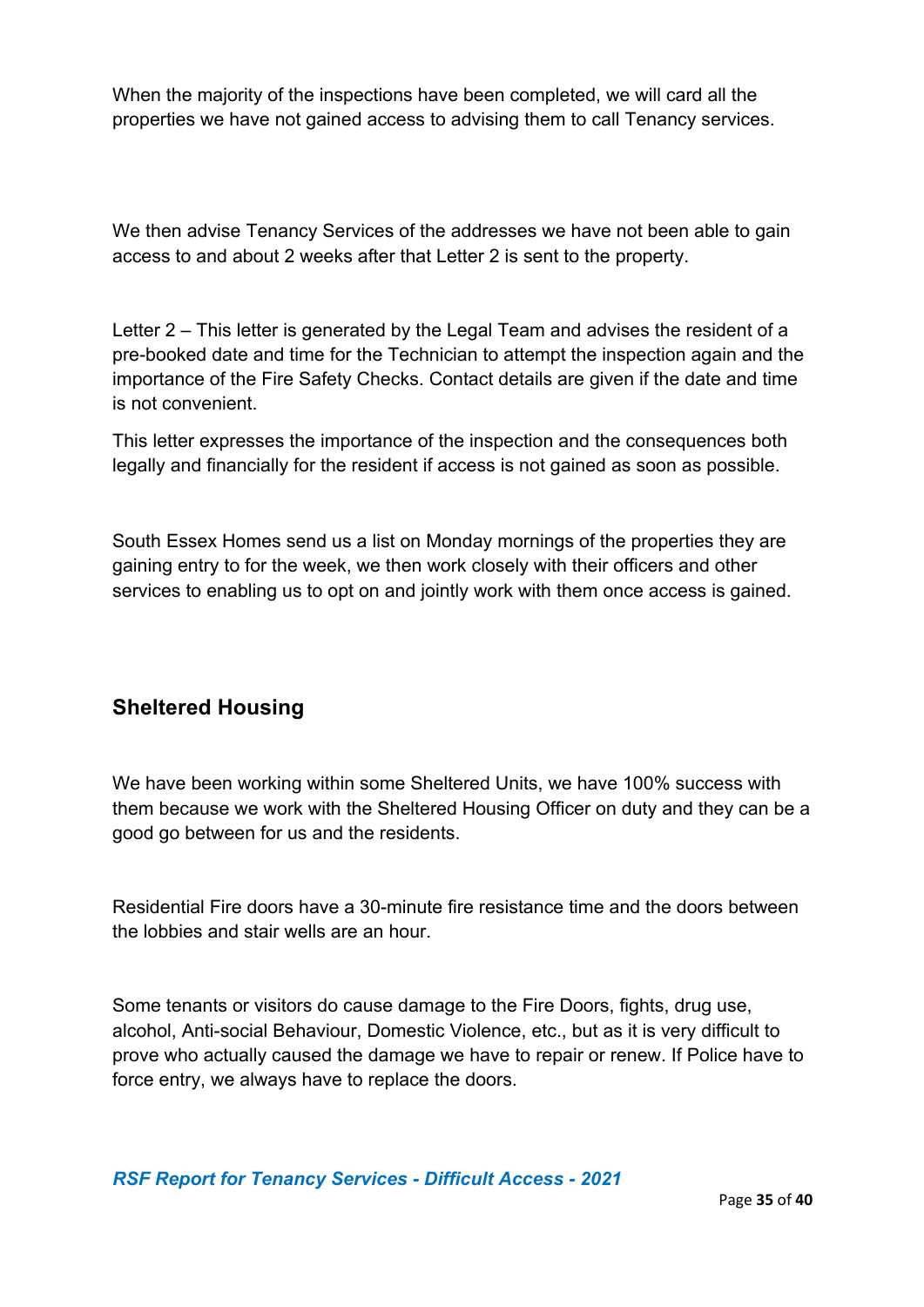The difficulty we have is that Fire Safety does not have a Legal Power option. The only area to have that is Gas Services. Courts will give Warrants to gain access for Gas but nothing else. So, we and other safety services have to tag along together with them.

We have worked very hard to get access to properties to undertake the Fire Safety checks, COVID outbreak and lockdowns have made setbacks but we have gone from 180 non-accesses down to 11 properties. We have not gained access to these for 2 years.

These are now with Tenancy Services Team to resolve and attempt to gain Court Orders to gain access to.

Fire Doors are not just for the Safety of the Residents who live in the property, they are for the Safety of all Residents and properties on that floor and other floors around them. To compromise one door compromises everything else.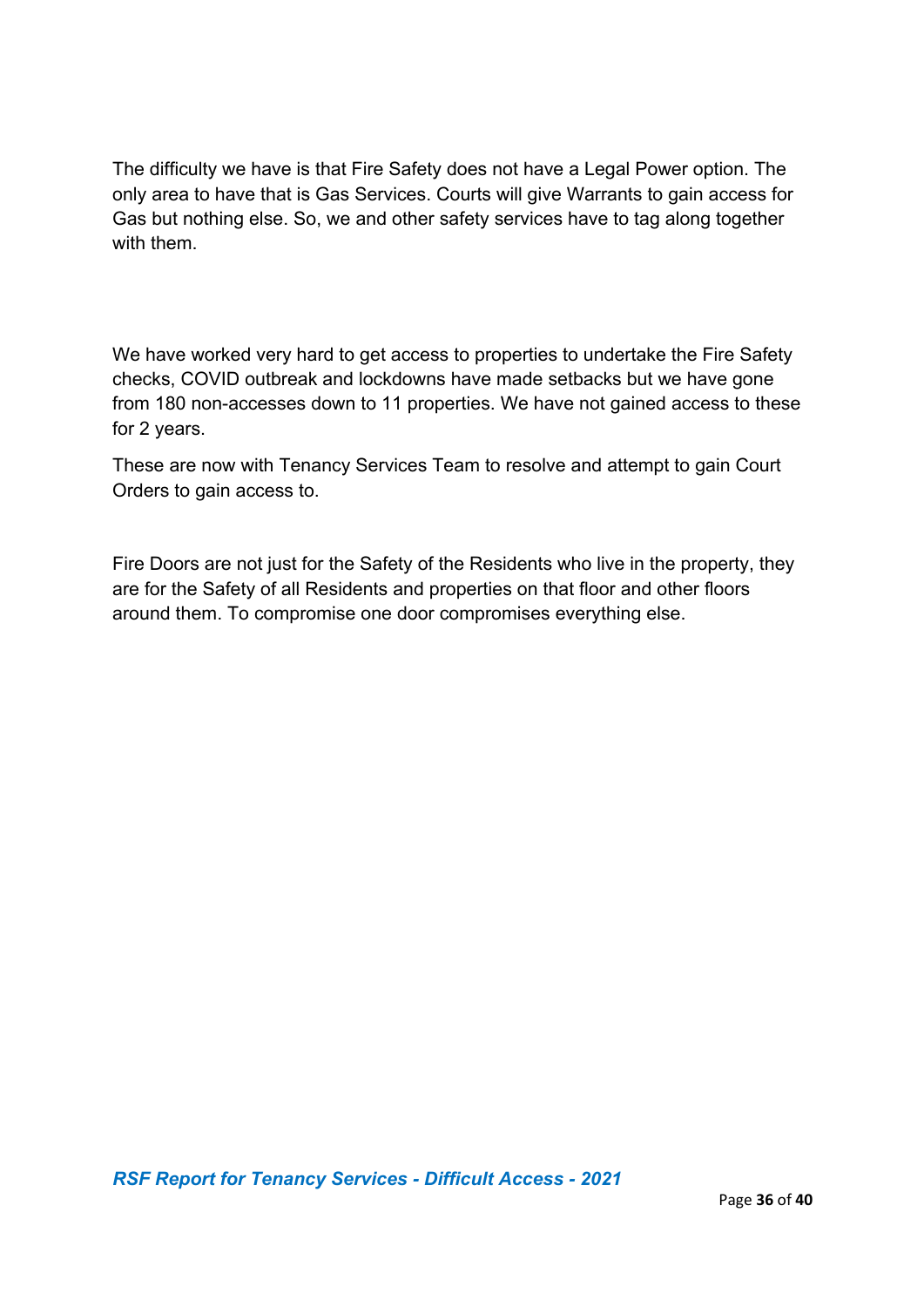#### **Interview with:**

#### **Jan Tate**

Leasehold & Right to Buy Officer Specialist Income Management Team South Essex Homes

In June 2021, we conducted a ZOOM meeting with Jan and he gave us details of his role as Leasehold & Right to Buy Officer.

When a Leaseholder buy's a property, this is completed via a Solicitor and the Leaseholders are made aware of all the rules, regulations, responsibilities and expectations that they are agreeing to comply with rules set by South Essex Homes.

New Leaseholders are given all the contact details, options and links available to them as a new owner to support and advise them as and where they may need.

Jan stated, that as there is more Legal and lifelong commitment of being an owner the Leaseholders are more likely to comply with the rules, regulations, responsibilities, expectations and obligations they are signed to.

#### **Gas Safety and Services**

Leaseholders are expected to send in proof of the yearly Gas Safety and Servicing undertaken within the property. If proof has been sent in on the safe installation of a new boiler, then the first Gas Safety and Servicing Certificate will be expected the following year.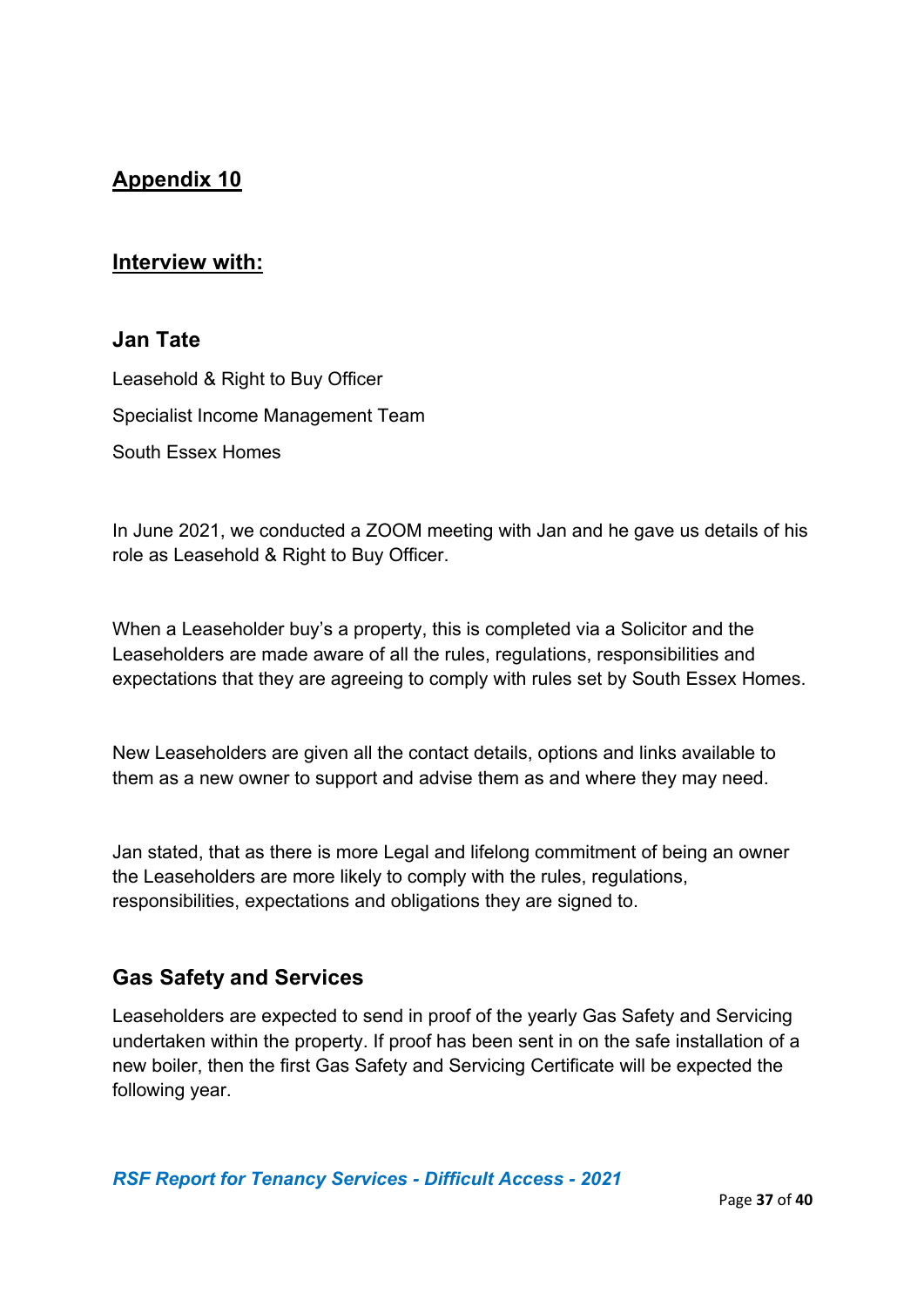Are these Certificates checked by South Essex Homes to make sure the checks have been undertaken by a reputable properly qualified Gas Engineer?

Jan Tate – Yes, every Certificate has the Gas Engineers Name, Company and their Corgi Register Number, we can easily check these are correct.

**Letter 1** – This will be sent to the Leaseholder **3 months before** the Gas Service date is due.

**Letter 2 - 28 days** before due date we will try and telephone the Leaseholder to remind them Service is due or if already completed proof has to be sent to South Essex Homes records.

**Letter 3** – Will be posted out to Leaseholder **7 days before** the due date advising them of the dates and actions taken to remind Leaseholder that the Certificate is needed. It also states that if the Gas Service Certificate is not supplied within the 7 days South Essex Homes will begin proceedings to obtain it on behalf of the Leaseholder and will expect the full costs paid back to South Essex Homes.

We have to have a copy of the yearly Gas Safety and Servicing Certificate on Record for all Leaseholder properties.

All Gas Services must be carried out by a CORGI Registered Engineer. We are able to check them out by their CORGI Register Number.

All other works in the property are the responsibility of the Leaseholder, so no involvement is needed by South Essex Homes.

If we have reports or complaints from neighbours, we are able to contact the Leaseholder to advise them of the issue reported and to remind them of their Leaseholder Contract Responsibilities.

### **Access**

Jan Tate - If we have reports of a minor issue, e.g., a small water leak, we will attempt to contact the Leaseholder direct immediately, either by telephoning or door knocking. If we get no reply, we will leave messages stating the issues. We will also write to the Leaseholder.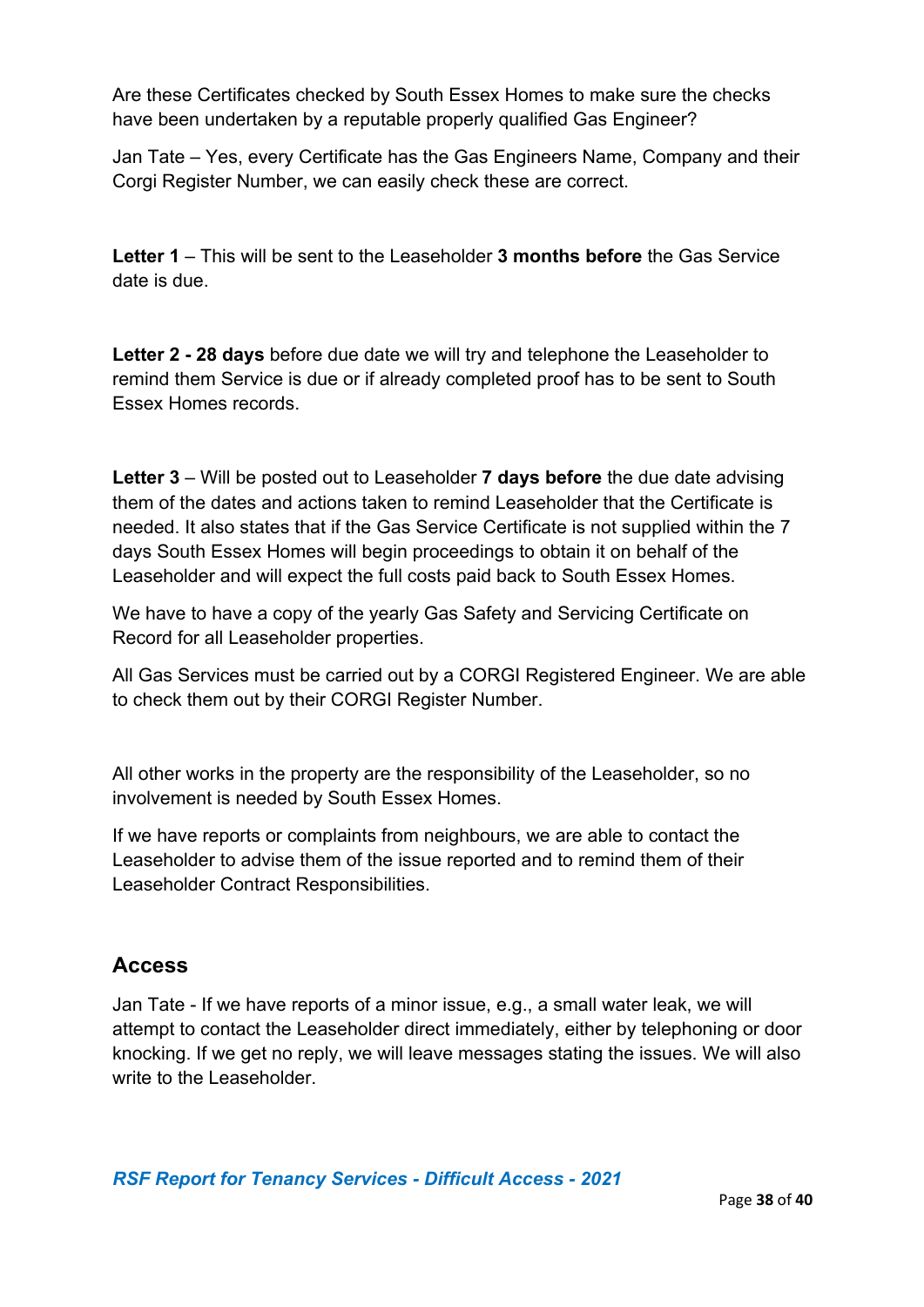**Letter 1** – Will confirm the problem to the Leaseholder stating their **obligation and the possible consequences/costs** if this has to be dealt with by South Essex Homes.

We are not always contacted by the Leaseholder to confirm the works have been completed, but if we have a report that the issue has not been addressed by the Leaseholder.

**Letter 2** – Advises the Leaseholder that South Essex Homes **require internal access giving the reason**. It will also state a proposed date and time, giving reasonable notice, that they will attend the property.

**Letter 3** – Will be a **Notice of Intent to Repair**. Giving the Leaseholder procedure steps, costs and repairs charge they will be liable for if South Essex Homes have to step in and arrange repairs. Official information and photo documentation before and after the repair will also be supplied to Leaseholder.

**Letter 4** – Will be left at property advising the Leaseholder that South Essex Homes have **had to enter the property to make the repair** and the leaseholder would have to collect the new door keys to get into their property.

### **Emergency Access**

We have to attempt to contact the Leaseholder by all means possible, telephone, text; email and door knock to make Leaseholder aware.

**Letter 1** – Is sent if no contact or incorrect details are held on file.

**Letter 2 -** Notice to the Resident/Tenant that we need internal access in conjunction with ………...issue details stated.

**Letter 3 – Notice of Intent to repair.** We are able to go to the property with a locksmith to gain access.